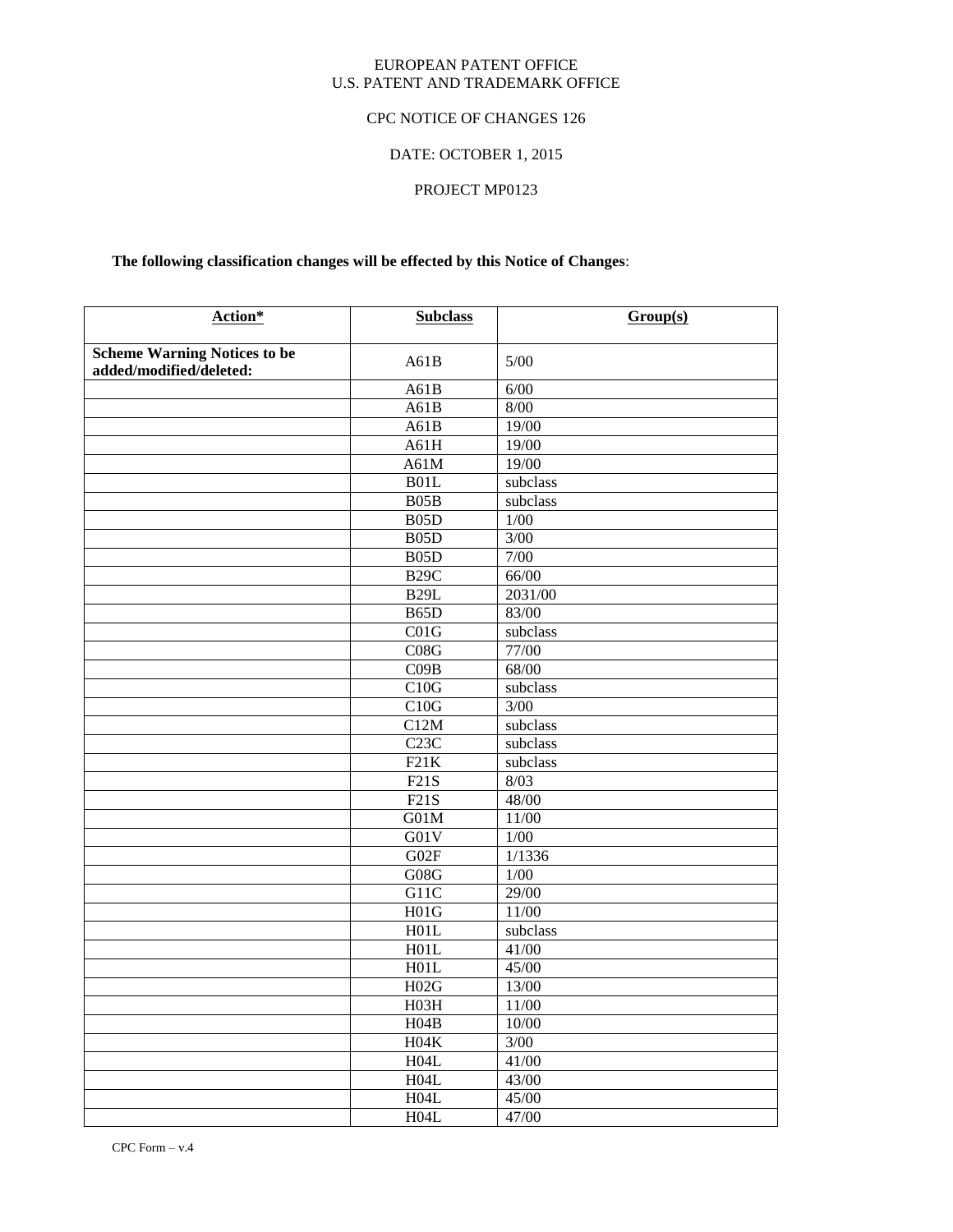# DATE: OCTOBER 1, 2015

### PROJECT MP0123

| Action*                                              | <b>Subclass</b>  | Group(s) |
|------------------------------------------------------|------------------|----------|
|                                                      |                  |          |
|                                                      | H04L             | 49/00    |
|                                                      | H04L             | 51/00    |
|                                                      | H04L             | 61/00    |
|                                                      | H04L             | 63/00    |
|                                                      | H04L             | 65/00    |
|                                                      | H04L             | 67/00    |
|                                                      | H04L             | 69/00    |
|                                                      | H04R             | 25/00    |
|                                                      | H <sub>04S</sub> | 7/00     |
|                                                      | H04W             | 48/00    |
|                                                      |                  |          |
| <b>Scheme Notes to be</b><br>added/modified/deleted: | G06F             | 19/00    |
|                                                      | H04L             | 65/00    |
|                                                      | E05B             | subclass |

**This Notice of Changes includes the following** *[Check the ones included]:*

- 1. CLASSIFICATION SCHEME CHANGES
	- A. New, Modified or Deleted Group(s)
	- $\boxtimes$  B. New, Modified or Deleted Warning Notice(s)
	- $\boxtimes$  C. New, Modified or Deleted Note(s)
	- D. New, Modified or Deleted Guidance Heading(s)
- 2. DEFINITIONS (New or Modified)
	- A. DEFINITIONS (Full definition template)
	- B. DEFINITIONS (Definitions Quick Fix)
- 3. REVISION CONCORDANCE LIST (RCL)
- 4. CHANGES TO THE CPC-TO-IPC CONCORDANCE LIST (CICL)
- 5. CROSS-REFERENCE LIST (CRL)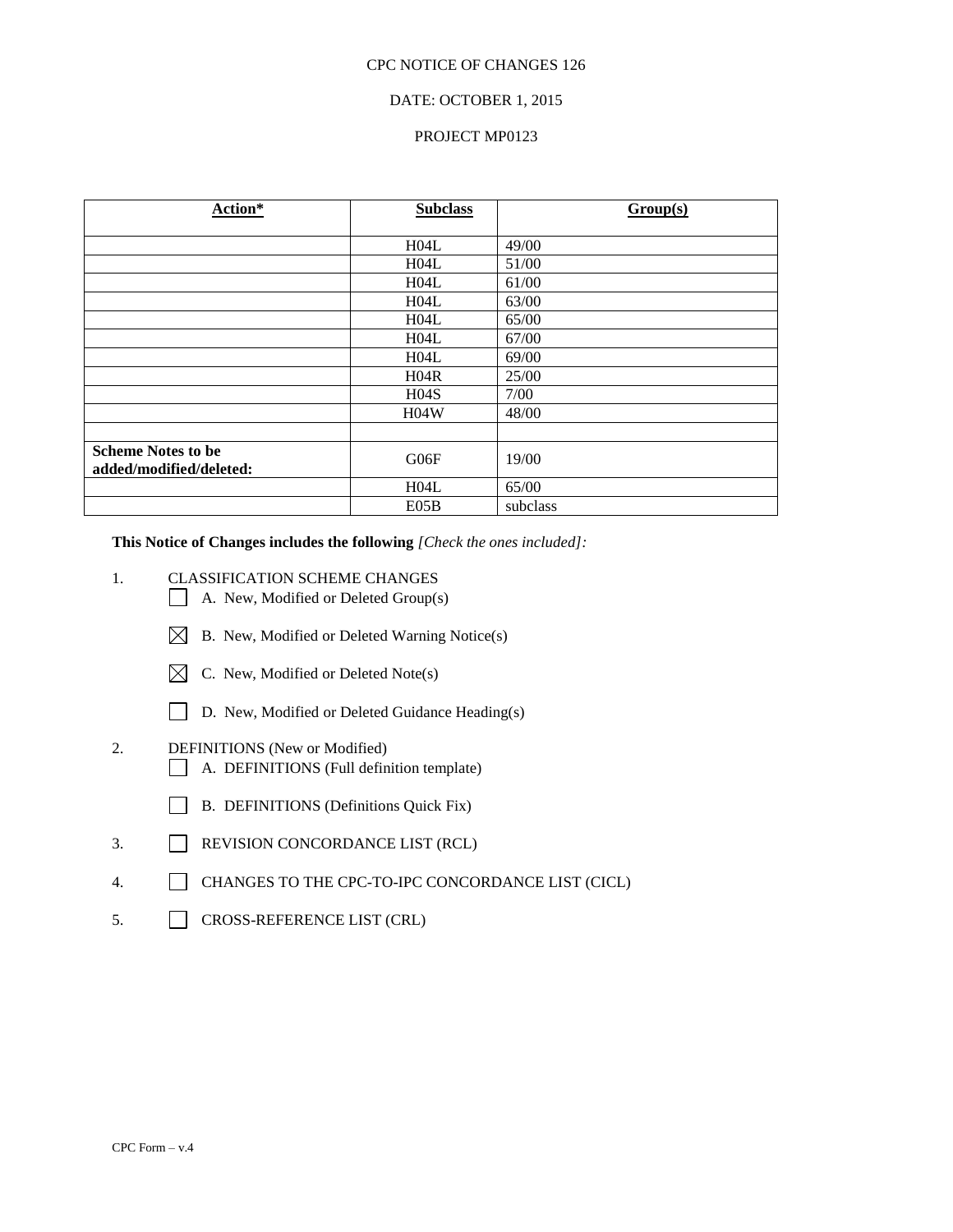# DATE: OCTOBER 1, 2015

### PROJECT MP0123

### 1. CLASSIFICATION SCHEME CHANGES

## B. New, Modified or Deleted Warning notice(s)

### **SUBCLASS A61B - DIAGNOSIS; SURGERY; IDENTIFICATION (analysing biological material G01N, e.g. G01N33/48; obtaining records using waves other than optical waves, in general G03B42/00)**

| Type*       | <b>Location</b> | <b>Old Warning notice</b>                 | <b>New/Modified Warning notice</b> |
|-------------|-----------------|-------------------------------------------|------------------------------------|
| $\mathbf D$ | A61B5/00        | Groups A61B5/40 - A61B5/748 do            |                                    |
|             |                 | not correspond to former or present IPC   |                                    |
|             |                 | groups. Concordance CPC : IPC for these   |                                    |
|             |                 | groups is as follows: A61B5/40 :          |                                    |
|             |                 | $A61B5/00$ : $A61B5/41$ : $A61B5/00$ :    |                                    |
|             |                 | A61B5/42 : A61B5/00 : A61B5/43 :          |                                    |
|             |                 | A61B5/00: A61B5/44: A61B5/00:             |                                    |
|             |                 | A61B5/45 : A61B5/00 : A61B5/48 :          |                                    |
|             |                 | A61B5/00: A61B5/68: A61B5/00:             |                                    |
|             |                 | $A61B5/70$ : $A61B5/00$ : $A61B5/72$ :    |                                    |
|             |                 | A61B5/00: A61B5/74: A61B5/00              |                                    |
| D           | A61B6/00        | Groups A61B6/40 to A61B6/58 do            |                                    |
|             |                 | not correspond to former or current IPC   |                                    |
|             |                 | groups. Concordance CPC - IPC for these   |                                    |
|             |                 | groups is as follows: - A61B6/40:         |                                    |
|             |                 | A61B6/00 - A61B6/42: A61B6/00 -           |                                    |
|             |                 | A61B6/44: A61B6/00 - A61B6/46:            |                                    |
|             |                 | $A61B6/00 - A61B6/48$ : $A61B6/00 -$      |                                    |
|             |                 | $A61B6/50$ : $A61B6/00 - A61B6/52$ :      |                                    |
|             |                 | $A61B6/00 - A61B6/54$ : $A61B6/00 -$      |                                    |
|             |                 | A61B6/56: A61B6/00 - A61B6/58:            |                                    |
|             |                 | A61B6/00                                  |                                    |
| D           | A61B8/00        | Groups A61B8/40 - 8/58 do                 |                                    |
|             |                 | not correspond to former or current IPC   |                                    |
|             |                 | groups. Concordance CPC : IPC groups is   |                                    |
|             |                 | as follows: - A61B8/40 - 8/44N :          |                                    |
|             |                 | A61B8/00 - A61B8/445 : A61B8/12 -         |                                    |
|             |                 | A61B8/4455 - 8/46 : A61B8/00 -            |                                    |
|             |                 | A61B8/48 - 8/52 : A61B8/08 - A61B8/54 -   |                                    |
|             |                 | 8/58: A61B8/00                            |                                    |
| D           | A61B19/00       | Groups A61B19/20 - A61B19/56L do          |                                    |
|             |                 | not correspond to former or current IPC   |                                    |
|             |                 | groups.                                   |                                    |
|             |                 |                                           |                                    |
|             |                 | Concordance CPC : IPC for these groups is |                                    |
|             |                 | as follows: -                             |                                    |
|             |                 | A61B 19/20 - A61B 19/56 : A61B 19/00      |                                    |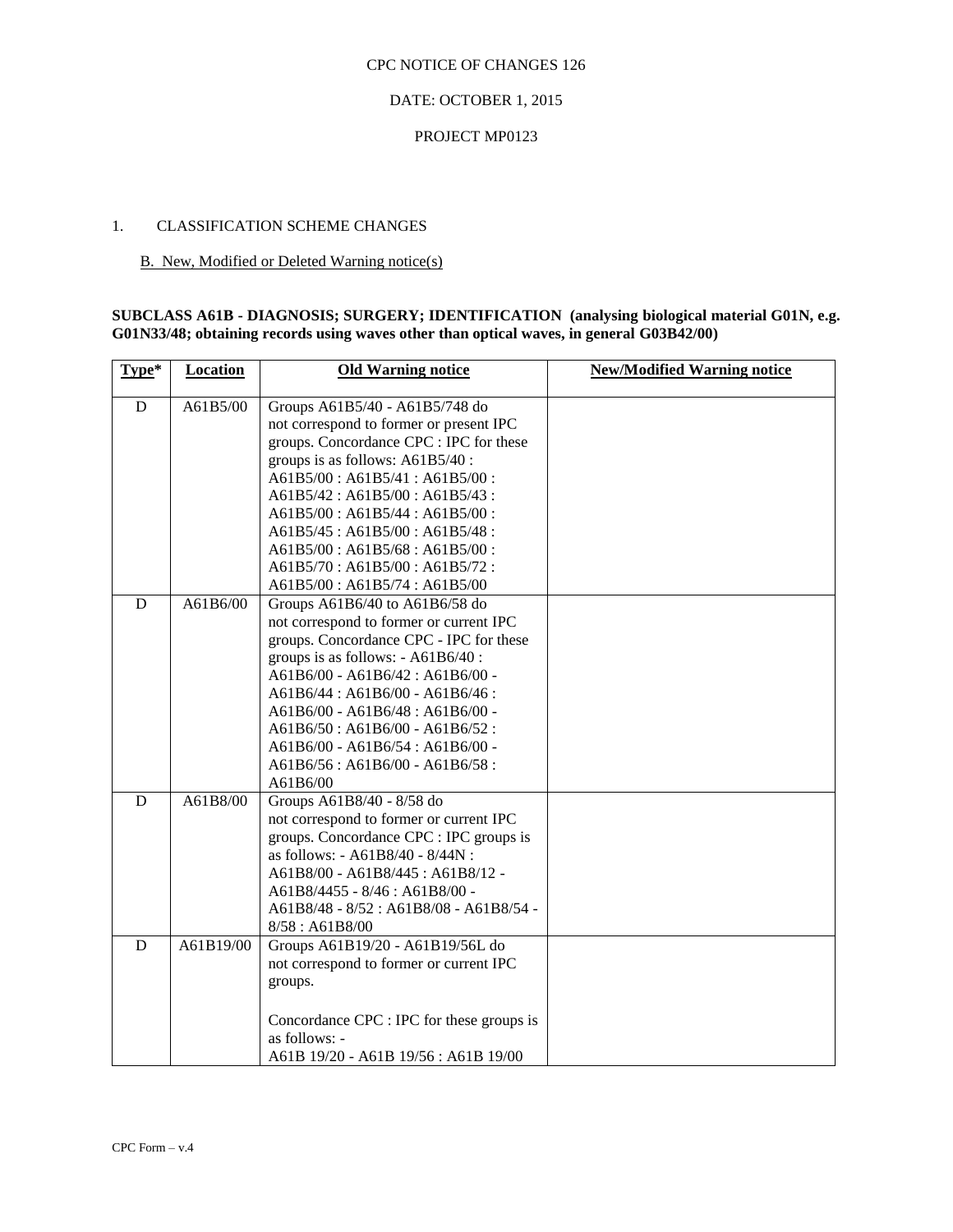### DATE: OCTOBER 1, 2015

#### PROJECT MP0123

**SUBCLASS A61H - PHYSICAL THERAPY APPARATUS, e.g. DEVICES FOR LOCATING OR STIMULATING REFLEX POINTS IN THE BODY; ARTIFICIAL RESPIRATION; MASSAGE; BATHING DEVICES FOR SPECIAL THERAPEUTIC OR HYGIENIC PURPOSES OR SPECIFIC PARTS OF THE BODY (methods or devices enabling invalids to operate an apparatus or a device not forming part of the body A61F4/00; electrotherapy, magnetotherapy, radiation therapy, ultrasound therapy A61N)**

| $Type*$ | Location  | <b>Old Warning notice</b>                                                                                                                                                              | <b>New/Modified Warning notice</b> |
|---------|-----------|----------------------------------------------------------------------------------------------------------------------------------------------------------------------------------------|------------------------------------|
|         | A61H19/00 | Groups $A61H19/30$ to $A61H19/50$ do not<br>correspond to former or current IPC<br>groups. Concordance CPC:IPC for these<br>groups is as follows: A61H19/30 to<br>A61H19/50: A61H19/00 |                                    |

**SUBCLASS A61M - DEVICES FOR INTRODUCING MEDIA INTO, OR ONTO, THE BODY (introducing media into or onto the bodies of animals A61D7/00; means for inserting tampons A61F13/26; devices for administering food or medicines orally A61J; containers for collecting, storing or administering blood or medical fluids A61J1/05); DEVICES FOR TRANSDUCING BODY MEDIA OR FOR TAKING MEDIA FROM THE BODY (surgery A61B; chemical aspects of surgical articles A61L); DEVICES FOR PRODUCING OR ENDING SLEEP OR STUPOR**

| $Type*$ | Location | <b>Old Warning notice</b>                                                                                                                                                                                                 | <b>New/Modified Warning notice</b> |
|---------|----------|---------------------------------------------------------------------------------------------------------------------------------------------------------------------------------------------------------------------------|------------------------------------|
|         |          | $A61M19/00$   Concordance CPC : IPC for these groups is<br>as follows: $-$ A61B19/20 $-$ A61B19/56 :<br>A61B19/00   Concordance CPC : IPC for<br>these groups is as follows: $-$ A61B19/20 -<br>$A61B19/56$ : $A61B19/00$ |                                    |

**SUBCLASS B01L - CHEMICAL OR PHYSICAL LABORATORY APPARATUS FOR GENERAL USE (apparatus for medical or pharmaceutical purposes A61; apparatus for industrial purposes or laboratory apparatus whose construction and performance are comparable to that of similar industrial apparatus, see the relevant classes for industrial apparatus, particularly subclasses of B01 and C12; separating or distilling apparatus B01D; mixing or stirring devices B01F; atomisers B05B; { vibrating devices, e.g. shaking tables,} sieves B07B; corks, bungs B65D; handling liquids in general B67; vacuum pumps F04; siphons F04F10/00; taps, stop-cocks F16K; tubes, tube joints F16L; apparatus specially adapted for investigating or analysing materials G01, particularly G01N; electrical or optical apparatus, see the relevant classes in Sections G and H)**

| $\bf{Type*}$ | ocation | <b>Old Warning notice</b> | <b>New/Modified Warning notice</b> |
|--------------|---------|---------------------------|------------------------------------|
|              |         |                           |                                    |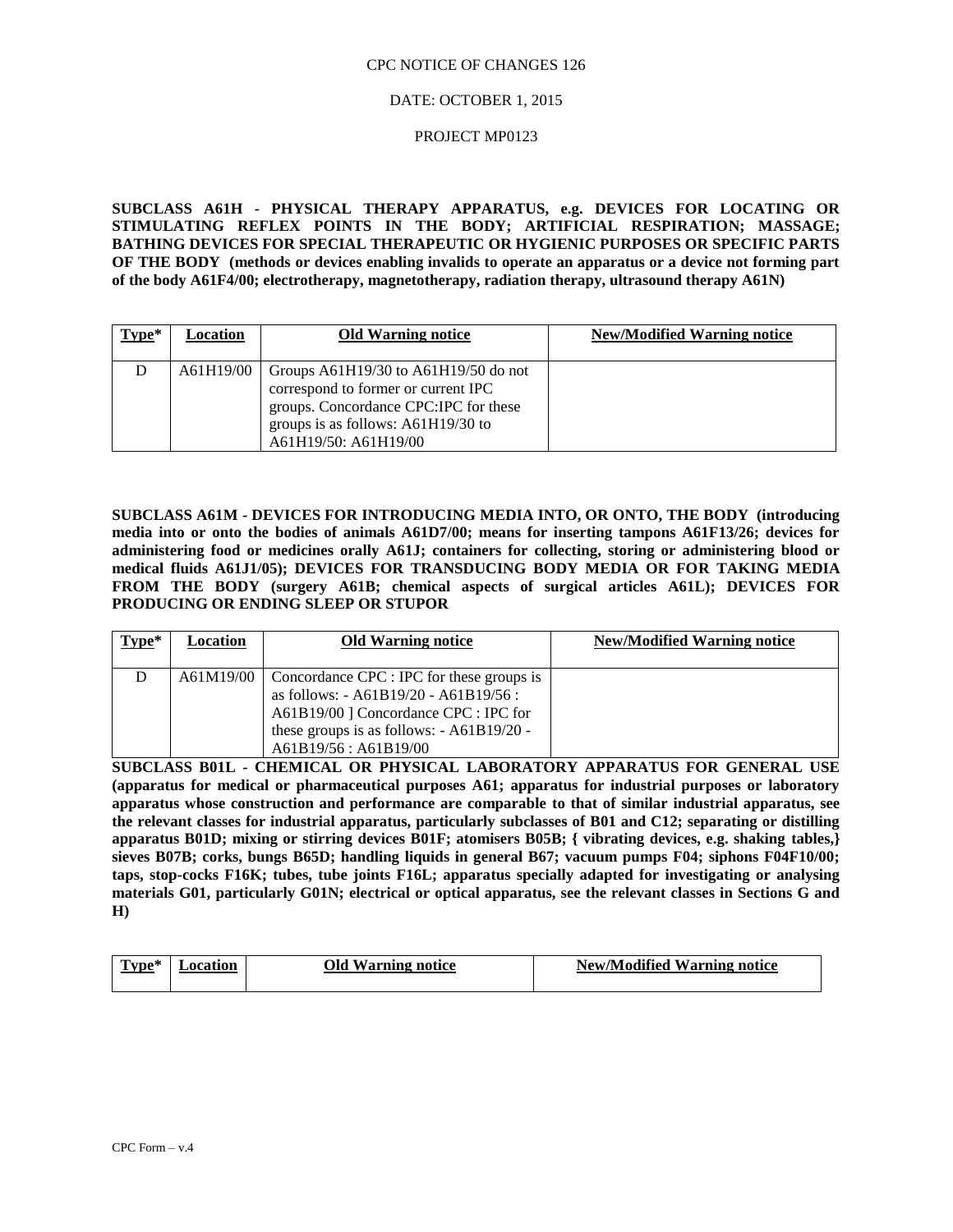### DATE: OCTOBER 1, 2015

#### PROJECT MP0123

| M | B <sub>01</sub> L | Groups B01L1/50, B01L3/50-B01L3/569,      | The following IPC groups are not used in |
|---|-------------------|-------------------------------------------|------------------------------------------|
|   |                   | B01L7/50-B01L7/54, B01L9/50-              | the CPC scheme. Subject matter covered   |
|   |                   | B01L9/547 do not correspond to former or  | by these groups is classified in the     |
|   |                   | future IPC groups.                        | following CPC groups:                    |
|   |                   | Concordance CPC : IPC for these groups is | - B01L3/14 covered by B01L3/50           |
|   |                   | as follows:                               |                                          |
|   |                   | $-$ B01L1/50 : B01L1/00 - B01L3/50 -      |                                          |
|   |                   | B01L3/502: B01L3/00 - B01L3/5021 -        |                                          |
|   |                   | B01L3/50215: B01L3/14 - B01L3/5023 -      |                                          |
|   |                   | B01L3/508 : B01L3/00 - B01L3/5082 -       |                                          |
|   |                   | B01L3/50825 : B01L3/14 - B01L3/5085 -     |                                          |
|   |                   | B01L3/569: B01L3/00 - B01L7/50 -          |                                          |
|   |                   | B01L7/54 : B01L7/00 - B01L9/50 -          |                                          |
|   |                   | B01L9/547 : B01L9/00                      |                                          |

**SUBCLASS B05B - SPRAYING APPARATUS; ATOMISING APPARATUS; NOZZLES ({sprayers or atomisers specially adapted for therapeutic purposes A61M11/00}; spray-mixers with nozzles B01F5/20; processes for applying liquids or other fluent materials to surfaces by spraying B05D; {nozzles specially adapted for injection moulding of plastics or substances in a plastic state B29C45/1603, B29C45/20 ; nozzles specially adapted for windscreen washers B60S1/52 } ; means for pumping fluids F04; valves, e.g. water-taps, F16K ).**

| $Type*$ | Location | <b>Old Warning notice</b>                                                                                                                                                                     | <b>New/Modified Warning notice</b> |
|---------|----------|-----------------------------------------------------------------------------------------------------------------------------------------------------------------------------------------------|------------------------------------|
|         | B05B     | Groups $B05B11/30$ to $B05B11/3098$ do<br>not correspond to former or current IPC<br>groups. The concordance CPC : IPC for<br>these groups is as follows: - B05B11/30 -<br>11/30V : B05B11/00 |                                    |

### **SUBCLASS B05D - PROCESSES FOR APPLYING LIQUIDS OR OTHER FLUENT MATERIALS TO SURFACES, IN GENERAL (apparatus for applying liquids or other fluent materials to surfaces B05B, B05C; {coating of foodstuffs A23P1/084, A23P1/085})**

|   | B05D1/00 | Groups $B05D1/60$ to $B05D1/62$ do<br>not correspond to former or current IPC<br>groups. Concordance CPC : IPC for                                                                     |  |
|---|----------|----------------------------------------------------------------------------------------------------------------------------------------------------------------------------------------|--|
|   |          | those groups is as follows - $B05D1/60$ to<br>B05D1/62: B05D1/00, B05D7/00                                                                                                             |  |
|   | B05D3/00 | Groups B05D3/20 to B05D3/207 do<br>not correspond to former or current IPC<br>groups. Concordance CPC : IPC for<br>those groups is as follows - B05D3/20 -<br>B05D3/207: B05D3/00      |  |
| D | B05D7/00 | Groups B05D7/50 to B05D7/5885 do not<br>correspond to former or current IPC<br>groups. Concordance CPC : IPC for<br>those groups is as follows - $B05D7/50$ -<br>B05D7/5885 : B05D7/00 |  |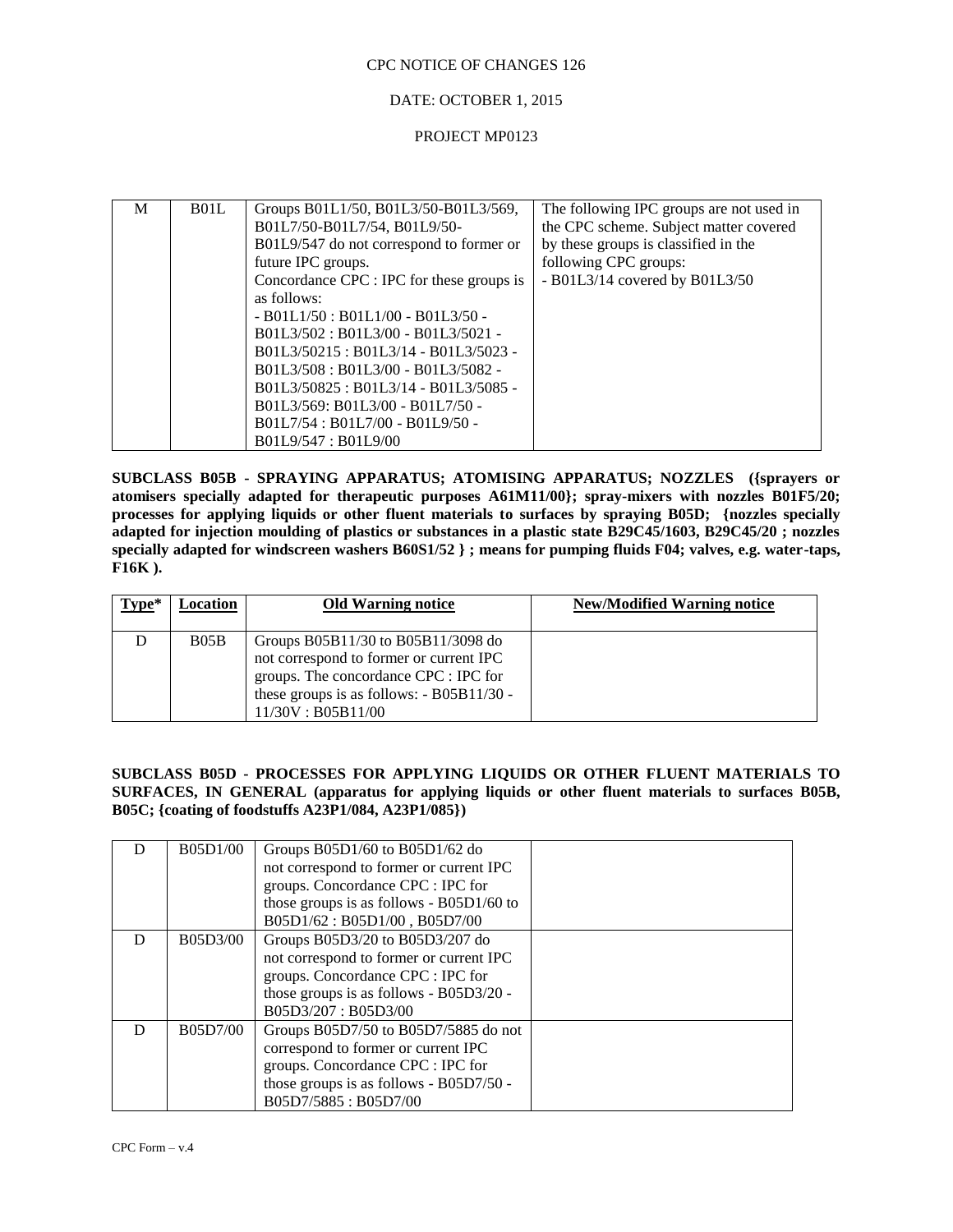### DATE: OCTOBER 1, 2015

### PROJECT MP0123

**SUBCLASS B29C - SHAPING OR JOINING OF PLASTICS; SHAPING OF SUBSTANCES IN A PLASTIC STATE, IN GENERAL; AFTER-TREATMENT OF THE SHAPED PRODUCTS, e.g. REPAIRING ( { moulding devices for producing toilet or cosmetic sticks A45D40/16 } ; working in the manner of metal B23; grinding, polishing B24; cutting B26D, B26F; making preforms B29B11/00 ; making laminated products by combining previously unconnected layers which become one product whose layers will remain together B32B37/00 - B32B41/00 )**

| $Type*$ | Location  | <b>Old Warning notice</b>                                                                                                                                                                | <b>New/Modified Warning notice</b> |
|---------|-----------|------------------------------------------------------------------------------------------------------------------------------------------------------------------------------------------|------------------------------------|
| D       | B29C66/00 | Groups B29C66/00 - B29C66/98 do not<br>correspond to former or current IPC<br>groups. Concordance CPC : IPC for these<br>groups is as follows: $- B29C66/00 -$<br>B29C66/98: B29C65/00 ] |                                    |

# **SUBCLASS B29L - INDEXING SCHEME ASSOCIATED WITH SUBCLASS B29C, RELATING TO PARTICULAR ARTICLES**

| $Type*$ | Location    | <b>Old Warning Notice</b>                                                                                                                                                                            | <b>New/Modified Warning Notice</b> |
|---------|-------------|------------------------------------------------------------------------------------------------------------------------------------------------------------------------------------------------------|------------------------------------|
|         | B29L2031/00 | Groups B29L2031/70 -<br>B29L2031/7782 do not<br>correspond to former or current<br>IPC groups. Concordance CPC :<br>IPC for these groups is as<br>follows: B29L2031/70 -<br>B29L2031/7782: B29L31/00 |                                    |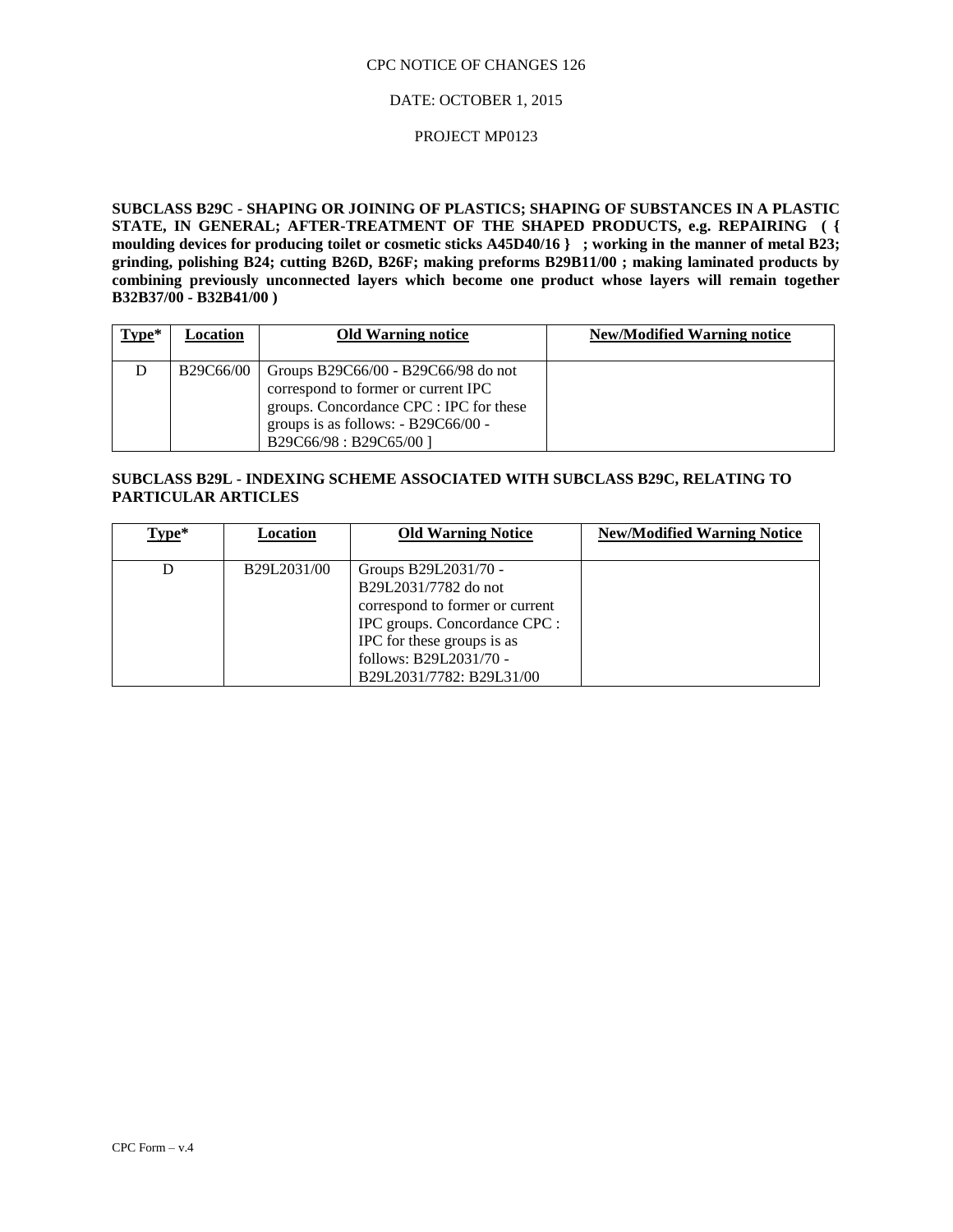### DATE: OCTOBER 1, 2015

### PROJECT MP0123

**SUBCLASS B65D - CONTAINERS FOR STORAGE OR TRANSPORT OF ARTICLES OR MATERIALS, e.g. BAGS, BARRELS, BOTTLES, BOXES, CANS, CARTONS, CRATES, DRUMS, JARS, TANKS, HOPPERS, FORWARDING CONTAINERS; ACCESSORIES, CLOSURES, OR FITTINGS THEREFOR; PACKAGING ELEMENTS; PACKAGES (containers specially adapted for storing agricultural or horticultural products A01F25/14 ; containers specially adapted for use in dairies A01J; travelling bags or baskets, suitcases A45C; travelling or camp equipment A45F; {linkable display containers A47B87/00C}; household or table equipment A47G; letter-boxes for home use A47G29/12; kitchen equipment A47J; associated with vehicles, see the appropriate subclass of B60 to B64; machines, apparatus, or devices for, or methods of, packaging articles or materials B65B; sack holders B65B67/00; refuse receptacles B65F1/00 ; handling sheets, webs or filamentary material B65H; load-engaging elements or devices attached to lifting or lowering gear of cranes or adapted for connection therewith for transmitting lifting forces B66C; liquid handling B67; storing gases F17; {packaging for photosensitive or like materials G03, e.g. G03C3/00}; making containers, see subclasses dealing with the working of the material concerned )**

| $Type*$ | Location  | <b>Old Warning notice</b>                                                                                                                                                                       | <b>New/Modified Warning notice</b> |
|---------|-----------|-------------------------------------------------------------------------------------------------------------------------------------------------------------------------------------------------|------------------------------------|
|         | B65D83/00 | Groups $B65D83/75$ to $B65D83/759$ do not<br>correspond to former or current IPC<br>groups. Concordance CPC : IPC for these<br>groups is as follows: $- B65D83/75$ to<br>B65D83/759 : B65D83/14 |                                    |

**SUBCLASS C01G - COMPOUNDS CONTAINING METALS NOT COVERED BY SUBCLASSES C01D OR C01F (metal hydrides { monoborane, diborane or addition complexes thereof} C01B6/00; salts of oxyacids of halogens C01B11/00; peroxides, salts or peroxyacids C01B15/00; thiosulfates, dithionites, polythionates C01B17/64; compounds containing selenium, or tellurium C01B19/00; binary compounds of nitrogen with metals C01B21/06; azides C01B21/08; { compounds containing nitrogen, other non-metals and metal C01B21/082}; metal amides C01B21/092; nitrites C01B21/50; { compounds of noble gases C01B23/0005}; phosphides C01B25/08; salts of oxyacids of phosphorus C01B25/16; carbides C01B31/30; compounds containing silicon C01B33/00; compounds containing boron C01B35/00; compounds having molecular sieve properties but not having base-exchange properties C01B37/00; compounds having molecular sieve and base-exchange properties, e.g. crystalline zeolites, C01B39/00; cyanides C01C3/08; salts of cyanamide C01C3/16; thiocyanates C01C3/20)**

| $Type*$ | Location | <b>Old Warning notice</b>                                                                                                                                                                                                                         | <b>New/Modified Warning notice</b> |
|---------|----------|---------------------------------------------------------------------------------------------------------------------------------------------------------------------------------------------------------------------------------------------------|------------------------------------|
|         | CO1G     | Groups $C01G51/30$ to $C01G51/70$ and<br>$C01G53/40$ to $C01G53/70$ do not<br>correspond to former or current IPC-<br>groups. The concordance CPC : IPC is as<br>follows: $-$ C01G51/30 $-$ 51/70 : C01G51/00<br>$-C01G53/40 - 53/70$ : C01G53/00 |                                    |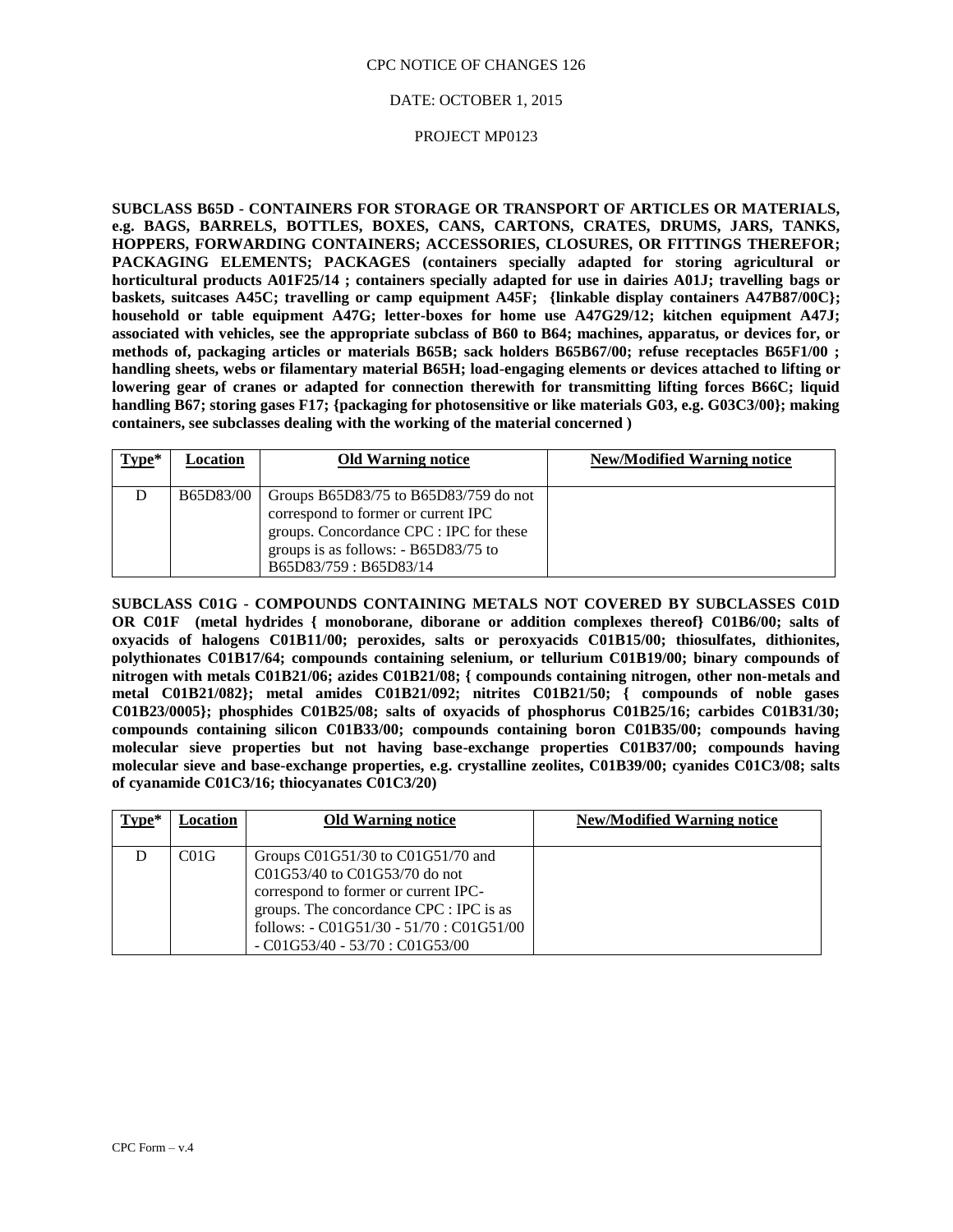### DATE: OCTOBER 1, 2015

### PROJECT MP0123

### **SUBCLASS C08G - MACROMOLECULAR COMPOUNDS OBTAINED OTHERWISE THAN BY REACTIONS ONLY INVOLVING UNSATURATED CARBON-TO-CARBON BONDS**

| $Type*$ | Location  | <b>Old Warning notice</b>                                                                                                                                                                         | <b>New/Modified Warning notice</b> |
|---------|-----------|---------------------------------------------------------------------------------------------------------------------------------------------------------------------------------------------------|------------------------------------|
| D       | C08G77/00 | Groups C08G77/70 - C08G77/80 do not<br>correspond to former or current IPC<br>groups. Concordance CPC : IPC for these<br>groups is as follows: $-C08G77/70$ :<br>C08G77/04 - C08G77/80: C08G77/04 |                                    |

### **SUBCLASS C09B - ORGANIC DYES OR CLOSELY-RELATED COMPOUNDS FOR PRODUCING DYES; MORDANTS; LAKES (fermentation or enzyme-using processes to synthesise a desired chemical compound C12P )**

| $Type*$ | Location  | <b>Old Warning notice</b>                 | <b>New/Modified Warning notice</b> |
|---------|-----------|-------------------------------------------|------------------------------------|
|         |           |                                           |                                    |
|         | C09B68/00 | Groups $C09B68/00$ to $C09B68/485$ do not |                                    |
|         |           | correspond to former or current IPC       |                                    |
|         |           | groups. Concordance CPC : IPC for these   |                                    |
|         |           | groups is as follows: $-C09B68/40$ :      |                                    |
|         |           | C09B67/00 or subgroups - C09B68/41 :      |                                    |
|         |           | C09B67/00 or subgroups - C09B68/42 :      |                                    |
|         |           | $C09B67/00$ or subgroups                  |                                    |

**SUBCLASS C10G - CRACKING HYDROCARBON OILS; PRODUCTION OF LIQUID HYDROCARBON MIXTURES, e.g. BY DESTRUCTIVE HYDROGENATION, OLIGOMERISATION, POLYMERISATION ( cracking to hydrogen or synthesis gas C01B; cracking or pyrolysis of hydrocarbon gases to individual hydrocarbons or mixtures thereof of definite or specific constitution C07C; cracking to cokes C10B ); RECOVERY OF HYDROCARBON OILS FROM OIL-SHALE, OIL-SAND, OR GASES; REFINING MIXTURES MAINLY CONSISTING OF HYDROCARBONS; REFORMING OF NAPHTHA; MINERAL WAXES ( inhibiting corrosion or incrustation in general C23F )**

| Type* | Location                           | <b>Old Warning notice</b>                                                                                                                                                                                               | <b>New/Modified Warning notice</b>                                                                                                                                                                                    |
|-------|------------------------------------|-------------------------------------------------------------------------------------------------------------------------------------------------------------------------------------------------------------------------|-----------------------------------------------------------------------------------------------------------------------------------------------------------------------------------------------------------------------|
| M     | C10G                               | Groups $C10G2/30$ to $C10G2/50$ do not<br>correspond to former or current IPC<br>groups. The concordance CPC : IPC is as<br>follows: - C10G2/30 - C10G2/50:<br>C <sub>10</sub> G <sub>2</sub> /00                       |                                                                                                                                                                                                                       |
| M     | C10G3/00                           | 1. Groups $C10G3/40$ to $C10G3/62$ are not<br>complete pending a reorganization. See<br>also $C10G3/00$                                                                                                                 | Groups C10G3/40-C10G3/62 are<br>incomplete pending reclassification of<br>documents from group C10G3/00.<br>Groups C10G3/40-C10G3/62 and<br>$C10G3/00$ should be considered in order<br>to perform a complete search. |
| D     | C <sub>10</sub> G <sub>3</sub> /00 | 2. Groups $C10G3/40$ to $C10G3/62$ do not<br>correspond to former or current IPC<br>groups.<br>Concordance CPC : IPC for these groups<br>is as follows: $- C10G3/40 - C10G3/62$ :<br>C <sub>10</sub> G <sub>3</sub> /00 |                                                                                                                                                                                                                       |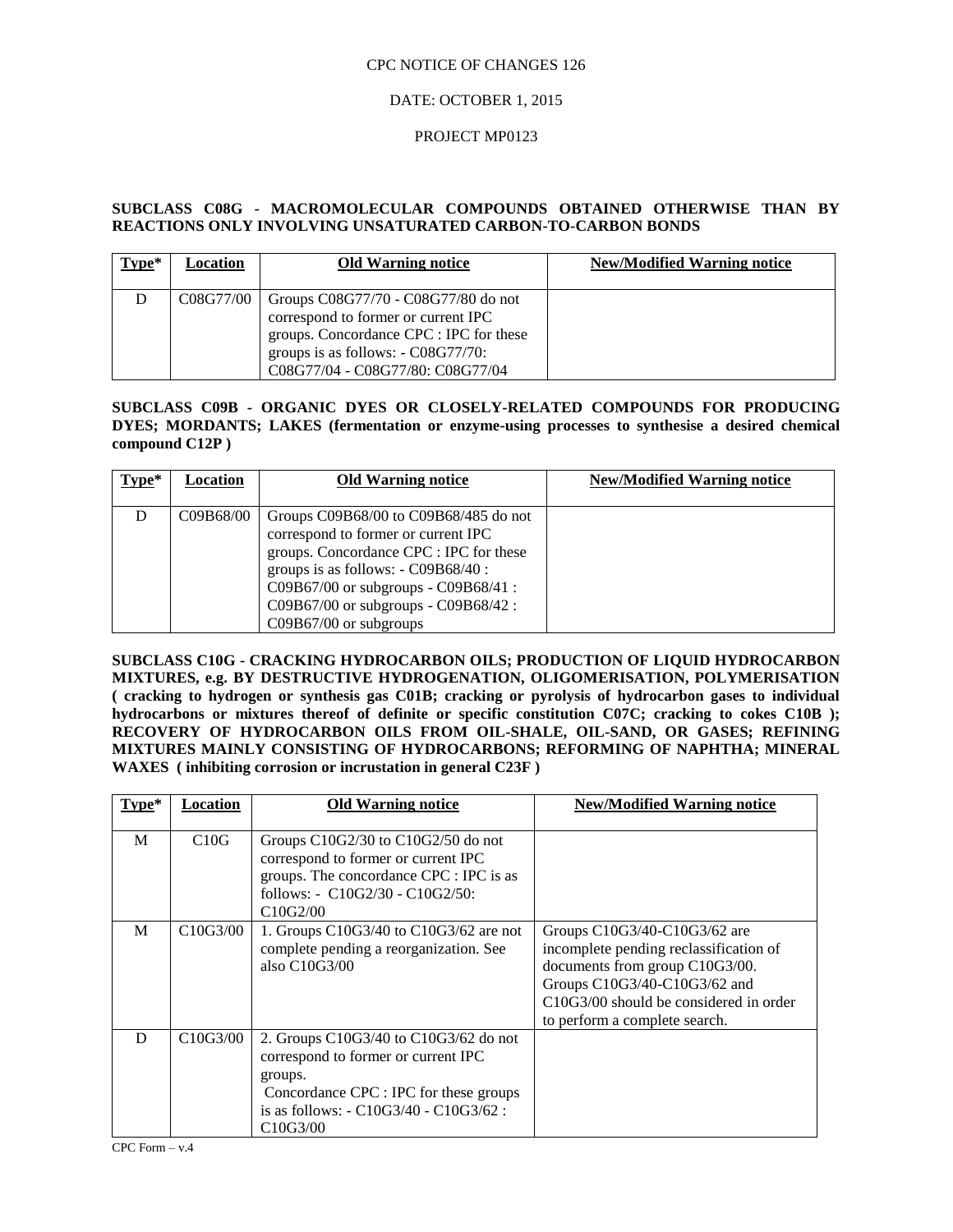### DATE: OCTOBER 1, 2015

### PROJECT MP0123

# **SUBCLASS C12M - APPARATUS FOR ENZYMOLOGY OR MICROBIOLOGY; {APPARATUS FOR CULTURING MICROORGANISMS FOR PRODUCING BIOMASS, FOR GROWING CELLS OR FOR OBTAINING FERMENTATION OR METABOLIC PRODUCTS, i.e. BIOREACTORS OR FERMENTERS}**

| Type* | <b>Location</b> | <b>Old Warning Notice</b>                                                                  | New/Modified          |
|-------|-----------------|--------------------------------------------------------------------------------------------|-----------------------|
|       |                 |                                                                                            | <b>Warning Notice</b> |
|       |                 |                                                                                            |                       |
| D     | C12M            | Groups C12M21/00 to C12M99/00 do not correspond to                                         |                       |
|       |                 | former or current IPC groups. Concordance CPC : IPC for                                    |                       |
|       |                 | these groups is as follows:- $C12M21/00$ : $C12M1/00$ -                                    |                       |
|       |                 | C12M21/02: C12M1/00 - C12M21/04: C12M1/107 -                                               |                       |
|       |                 | C12M21/06: C12M3/00 - C12M21/08: C12M3/00 -                                                |                       |
|       |                 | C12M21/10: C12M3/10 - C12M21/12: C12M1/00 -                                                |                       |
|       |                 | C12M21/14: C12M1/00 - C12M21/16: C12M1/16 -                                                |                       |
|       |                 | C12M21/18: C12M1/40 - C12M23/00: C12M1/00 -                                                |                       |
|       |                 | C12M23/02: C12M1/00 - C12M23/04: C12M1/12 -                                                |                       |
|       |                 | C12M23/06: C12M1/12 - C12M23/08: C12M1/24 -                                                |                       |
|       |                 | C12M23/10: C12M1/22 - C12M23/12: C12M1/32 -                                                |                       |
|       |                 | C12M23/14: C12M1/00 - C12M23/16: C12M3/06 -                                                |                       |
|       |                 | C12M23/18: C12M1/00 - C12M23/20: C12M1/00 -                                                |                       |
|       |                 | C12M23/22: C12M1/00 - C12M23/24: C12M1/04 -                                                |                       |
|       |                 | C12M23/26: C12M1/00 - C12M23/28: C12M1/00 -                                                |                       |
|       |                 | C12M23/30: C12M1/00 - C12M23/32: C12M1/00 -                                                |                       |
|       |                 | C12M23/34: C12M1/00 - C12M23/36: C12M1/107 -                                               |                       |
|       |                 | C12M23/38: C12M1/00 - C12M23/40: C12M1/00 -                                                |                       |
|       |                 | C12M23/42: C12M3/00 - C12M23/44: C12M3/00 -                                                |                       |
|       |                 | C12M23/46: C12M3/00 - C12M23/48: C12M3/00 -                                                |                       |
|       |                 | C12M23/50: C12M1/00 - C12M23/52: C12M1/00 -                                                |                       |
|       |                 | C12M23/54: C12M3/00 - C12M23/56: C12M1/09 -                                                |                       |
|       |                 | C12M23/58: C12M1/00 - C12M25/00: C12M1/12 -                                                |                       |
|       |                 | C12M25/02: C12M1/12 - C12M25/04: C12M1/12 -                                                |                       |
|       |                 | C12M25/06: C12M1/12 - C12M25/08: C12M1/12 -                                                |                       |
|       |                 | C12M25/10: C12M1/12 - C12M25/12: C12M1/12 -                                                |                       |
|       |                 | C12M25/14: C12M1/12 - C12M25/16: C12M1/12 -                                                |                       |
|       |                 | C12M25/18: C12M1/12 - C12M25/20: C12M1/12 -                                                |                       |
|       |                 | C12M27/00: C12M1/02 - C12M27/02: C12M1/06 -                                                |                       |
|       |                 | C12M27/04: C12M1/04 - C12M27/06: C12M1/06 -                                                |                       |
|       |                 | C12M27/08: C12M1/06 - C12M27/10: C12M3/04 -                                                |                       |
|       |                 | C12M27/12: C12M3/04 - C12M27/14: C12M3/06 -                                                |                       |
|       |                 | C12M27/16: C12M3/06 - C12M27/18: C12M1/00 -                                                |                       |
|       |                 | C12M27/20: C12M1/00 - C12M27/22: C12M1/00 -                                                |                       |
|       |                 | C12M27/24: C12M1/08 - C12M29/00: C12M1/00 -                                                |                       |
|       |                 | C12M29/02: C12M1/00 - C12M29/04: C12M1/00 -                                                |                       |
|       |                 | C12M29/06: C12M1/00 - C12M29/08: C12M1/00 -                                                |                       |
|       |                 | $C12M29/10$ : $C12M1/00 - C12M29/12$ : $C12M1/00 - C12M29/12$                              |                       |
|       |                 | $C12M29/14$ : $C12M1/00 - C12M29/16$ : $C12M1/00 - C12M29/16$                              |                       |
|       |                 | C12M29/18: C12M1/00 - C12M29/20: C12M1/00 -<br>C12M29/22: C12M1/00 - C12M29/24: C12M1/00 - |                       |
|       |                 | C12M29/26: C12M1/00 - C12M31/00: C12M1/00 -                                                |                       |
|       |                 | C12M31/02: C12M1/00 - C12M31/04: C12M1/00 -                                                |                       |
|       |                 |                                                                                            |                       |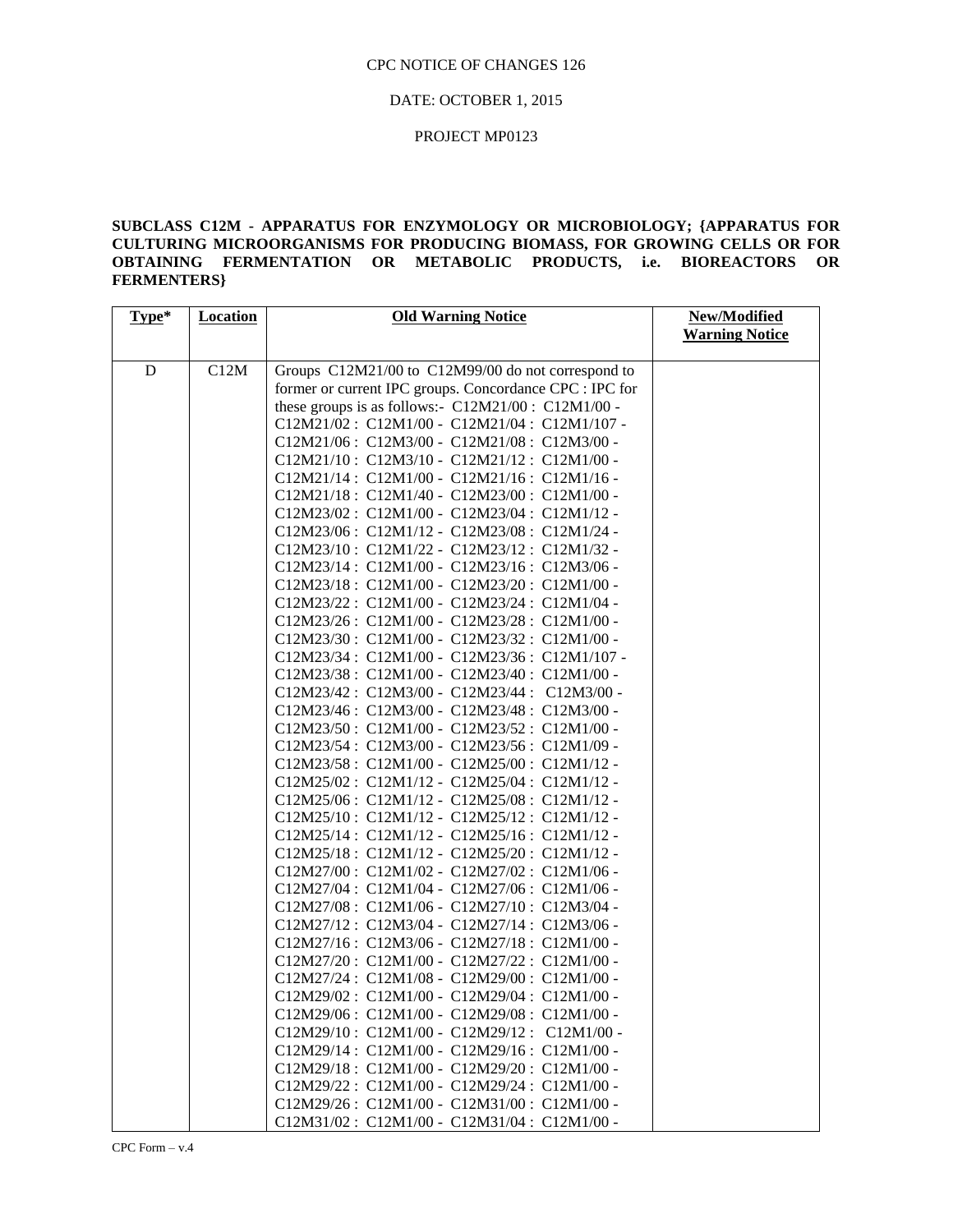### DATE: OCTOBER 1, 2015

### PROJECT MP0123

| Type* | <b>Location</b> | <b>Old Warning Notice</b>                                                                  | New/Modified          |
|-------|-----------------|--------------------------------------------------------------------------------------------|-----------------------|
|       |                 |                                                                                            | <b>Warning Notice</b> |
|       |                 | C12M31/06: C12M1/00 - C12M31/08: C12M1/00 -                                                |                       |
|       |                 | C12M31/10: C12M1/00 - C12M31/12: C12M1/00 -                                                |                       |
|       |                 | C12M33/00: C12M1/26 - C12M33/02: C12M1/30 -                                                |                       |
|       |                 | C12M33/04: C12M1/26 - C12M33/06: C12M1/32 -                                                |                       |
|       |                 | C12M33/08: C12M1/26 - C12M33/10: C12M1/26 -                                                |                       |
|       |                 | C12M33/12: C12M1/26 - C12M33/14: C12M1/26 -                                                |                       |
|       |                 | C12M33/16: C12M1/26 - C12M33/18: C12M1/26 -                                                |                       |
|       |                 | C12M33/20: C12M1/26 - C12M35/00: C12M1/42 -                                                |                       |
|       |                 | C12M35/02: C12M1/42 - C12M35/04: C12M1/42 -                                                |                       |
|       |                 | C12M35/06: C12M1/42 - C12M35/08: C12M1/42 -                                                |                       |
|       |                 | C12M37/00: C12M1/12 - C12M37/02: C12M1/12 -                                                |                       |
|       |                 | C12M37/04: C12M1/12 - C12M37/06: C12M1/12 -                                                |                       |
|       |                 | C12M39/00: C12M1/00 - C12M41/00: C12M1/34 -                                                |                       |
|       |                 | C12M41/02: C12M1/21 - C12M41/04: C12M1/34 -                                                |                       |
|       |                 | C12M41/06: C12M1/00 - C12M41/08: C12M1/00 -                                                |                       |
|       |                 | C12M41/10: C12M1/00 - C12M41/12: C12M1/34 -                                                |                       |
|       |                 | C12M41/14: C12M1/00 - C12M41/16: C12M1/34 -                                                |                       |
|       |                 | C12M41/18: C12M1/02 - C12M41/20: C12M1/02 -                                                |                       |
|       |                 | C12M41/22: C12M1/02 - C12M41/24: C12M1/02 -                                                |                       |
|       |                 | C12M41/26: C12M1/34 - C12M41/28: C12M1/34 -                                                |                       |
|       |                 | C12M41/30: C12M1/34 - C12M41/32: C12M1/34 -                                                |                       |
|       |                 | C12M41/34: C12M1/34 - C12M41/36: C12M1/34 -                                                |                       |
|       |                 | C12M41/38: C12M1/34 - C12M41/40: C12M1/34 -                                                |                       |
|       |                 | C12M41/42: C12M1/34 - C12M41/44: C12M1/34 -                                                |                       |
|       |                 | C12M41/46: C12M1/34 - C12M41/48: C12M1/36 -                                                |                       |
|       |                 | C12M43/00: C12M1/00 - C12M43/02: C12M1/00 -                                                |                       |
|       |                 | C12M43/04: C12M1/00 - C12M43/06: C12M1/00 -                                                |                       |
|       |                 | C12M43/08: C12M1/00 - C12M45/00: C12M1/00 -                                                |                       |
|       |                 | C12M45/02: C12M1/33 - C12M45/04: C12M1/00 -                                                |                       |
|       |                 | C12M45/06: C12M1/00 - C12M45/06: C12M3/08 -                                                |                       |
|       |                 | C12M45/09: C12M3/08 - C12M45/20: C12M3/08 -                                                |                       |
|       |                 | C12M45/06: C12M3/08 - C12M45/09: C12M3/08 -<br>C12M45/20: C12M1/00 - C12M45/20: C12M1/00 - |                       |
|       |                 | C12M45/22: C12M1/00 - C12M47/00: C12M1/00 -                                                |                       |
|       |                 | C12M47/00: C12M1/00 - C12M47/02: C12M1/00 -                                                |                       |
|       |                 | C12M47/04: C12M1/00 - C12M47/06: C12M1/00 -                                                |                       |
|       |                 | C12M47/08: C12M1/00 - C12M47/10: C12M1/00 -                                                |                       |
|       |                 | C12M47/12: C12M1/00 - C12M47/14: C12M1/00 -                                                |                       |
|       |                 | C12M47/16: C12M1/00 - C12M47/18: C12M1/00 -                                                |                       |
|       |                 | C12M47/20: C12M1/00                                                                        |                       |

**SUBCLASS C23C - COATING METALLIC MATERIAL; COATING MATERIAL WITH METALLIC MATERIAL; SURFACE TREATMENT OF METALLIC MATERIAL BY DIFFUSION INTO THE SURFACE, BY CHEMICAL CONVERSION OR SUBSTITUTION; COATING BY VACUUM EVAPORATION, BY SPUTTERING, BY ION IMPLANTATION OR BY CHEMICAL VAPOUR DEPOSITION, IN GENERAL ( applying liquids or other fluent materials to surfaces in general B05; making metal-coated products by extrusion B21C23/22 ; covering with metal by connecting pre-existing layers to articles, see the relevant places, e.g. B21D39/00 , B23K; working of metal by the action of a high concentration of electric current on a workpiece using an electrode B23H; metallising of glass C03C; metallising mortars, concrete, artificial stone, ceramics or natural stone C04B41/00 ; paints varnishes, laquers**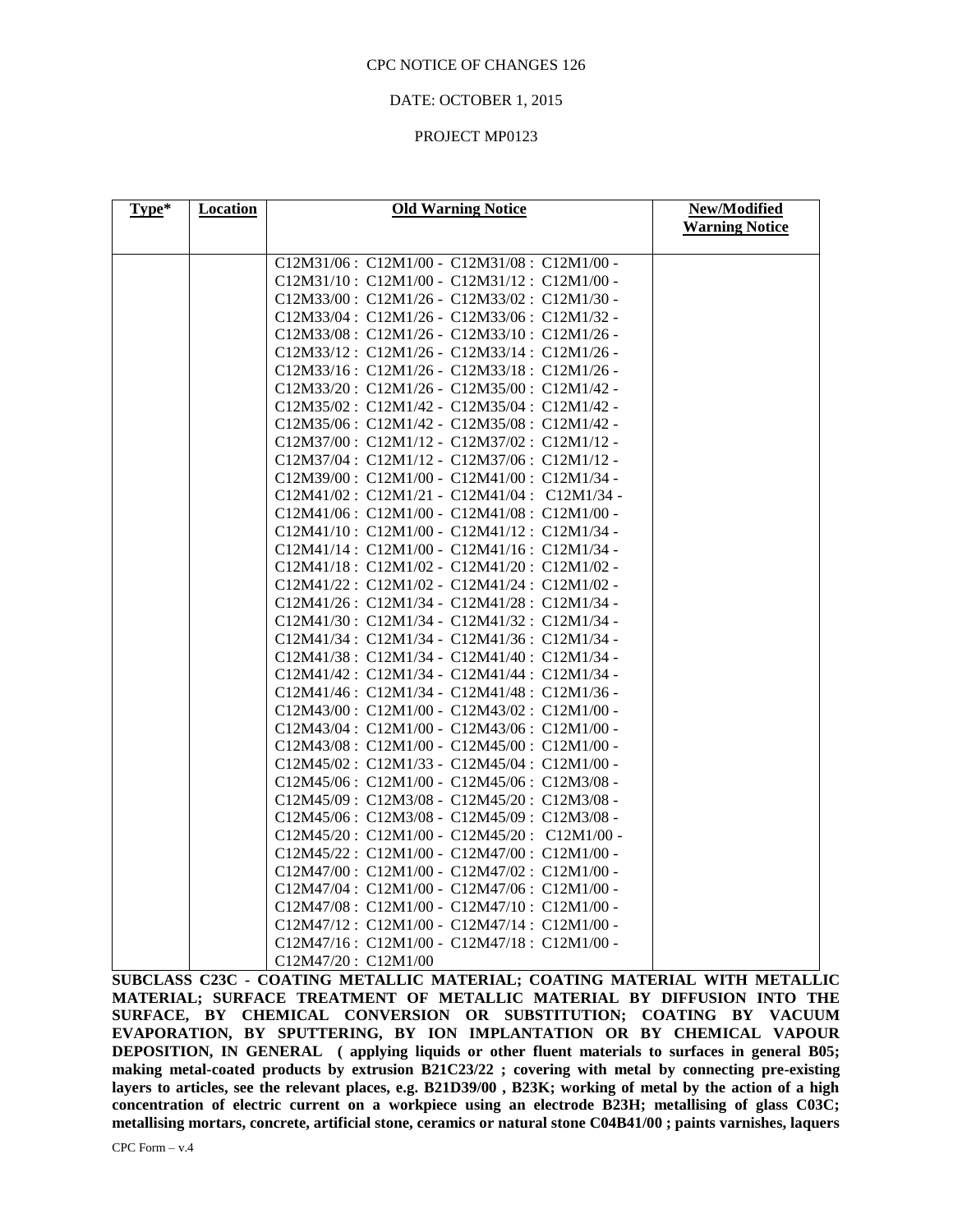### DATE: OCTOBER 1, 2015

#### PROJECT MP0123

**C09D; enamelling of, or applying a vitreous layer to, metals C23D; inhibiting corrosion of metallic material or incrustation in general C23F; single-crystal film growth C30B; manufacture of semiconductor devices H01L; manufacture of printed circuits H05K )**

| Type* | Location | <b>Old Warning notice</b>                                                                                                                                                                                                                                                                                                                                                                                                                                                                                                               | <b>New/Modified Warning notice</b>                                                                                                                                                                                                                                                                                                                                 |
|-------|----------|-----------------------------------------------------------------------------------------------------------------------------------------------------------------------------------------------------------------------------------------------------------------------------------------------------------------------------------------------------------------------------------------------------------------------------------------------------------------------------------------------------------------------------------------|--------------------------------------------------------------------------------------------------------------------------------------------------------------------------------------------------------------------------------------------------------------------------------------------------------------------------------------------------------------------|
| D     | C23C     | 1. Groups C23C28/30 to C23C28/44 do not<br>correspond to former or current IPC-groups.<br>Concordance CPC : IPC for these groups is as<br>follows - C23C28/30 - C23C28/44 :<br>C <sub>23</sub> C <sub>28</sub> /00                                                                                                                                                                                                                                                                                                                      |                                                                                                                                                                                                                                                                                                                                                                    |
| M     | C23C     | The following IPC groups are not used in the<br>CPC system. Subject matter covered by these<br>groups is classified in the following CPC<br>groups:<br>C <sub>23</sub> C <sub>14</sub> /36<br>to $C23C14/44$<br>covered by $C23C14/34$ + subgr.<br>The following IPC group is not used in the<br>CPC system. Subject-matter covered by the<br>group is classified in the following CPC<br>C <sub>23</sub> C <sub>18</sub> /28<br>covered by<br>groups:<br>C <sub>23</sub> C <sub>18</sub> /2006 - C <sub>23</sub> C <sub>18</sub> /2093 | The following IPC groups are not used<br>in the CPC system. Subject matter<br>covered by these groups is classified in<br>the following CPC groups:<br>- C23C14/36-C23C14/44 covered by<br>C23C14/34 and subgroups.<br>C <sub>23</sub> C <sub>18</sub> / <sub>28</sub> covered by<br>C <sub>23</sub> C <sub>18</sub> /2006 - C <sub>23</sub> C <sub>18</sub> /2093 |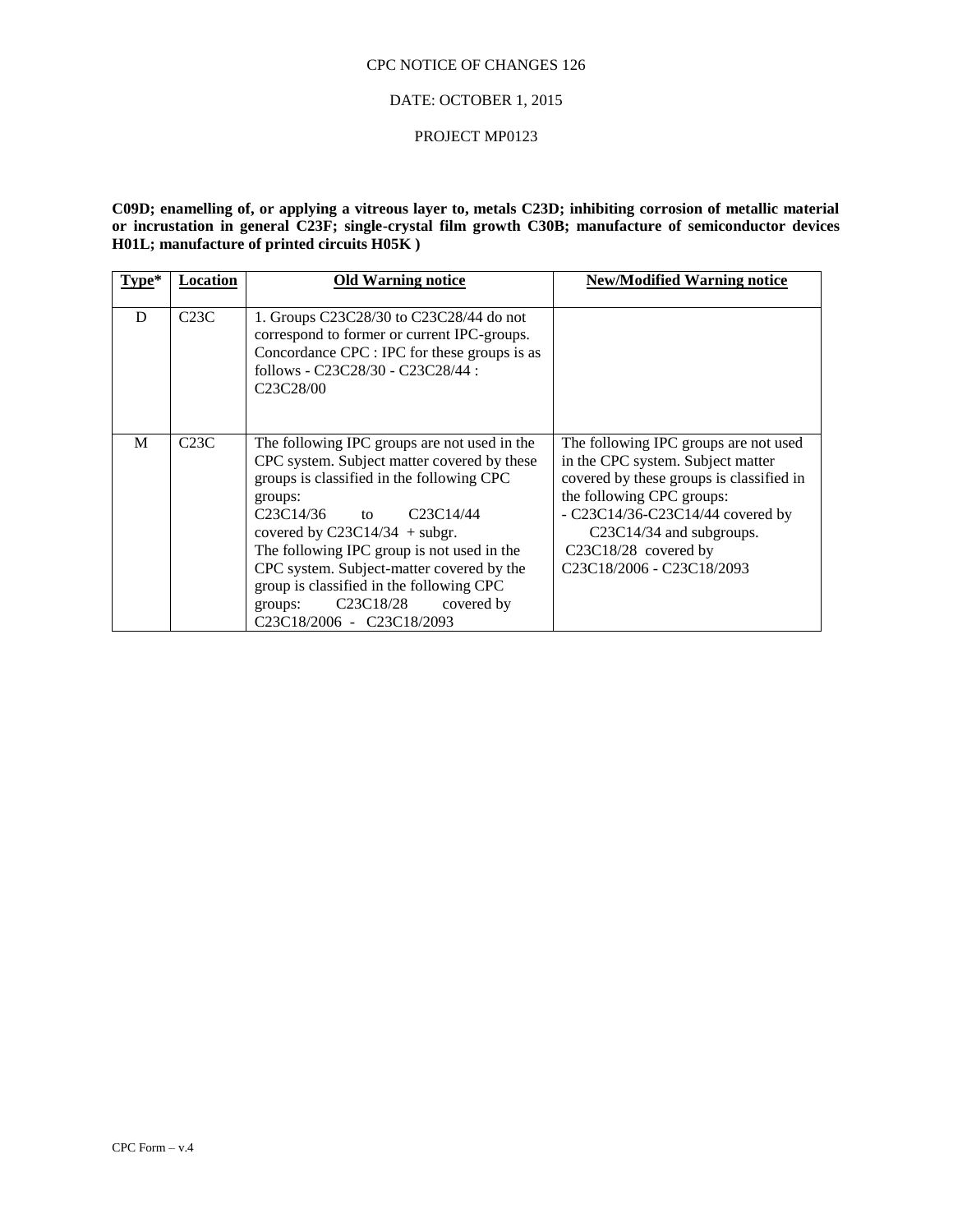### DATE: OCTOBER 1, 2015

### PROJECT MP0123

# **SUBCLASS F21K - LIGHT SOURCES NOT OTHERWISE PROVIDED FOR**

| $Type*$ | <b>Location</b> | <b>Old Warning notice</b>                                                                                                                                                                                                                                                                                                                                                                                                                                                                                                                                                                                                                         | <b>New/Modified Warning notice</b> |
|---------|-----------------|---------------------------------------------------------------------------------------------------------------------------------------------------------------------------------------------------------------------------------------------------------------------------------------------------------------------------------------------------------------------------------------------------------------------------------------------------------------------------------------------------------------------------------------------------------------------------------------------------------------------------------------------------|------------------------------------|
| D       | F21K            | The following IPC groups are not used in<br>the CPC system. Subject matter covered by<br>these groups is classified in the following<br>CPC groups:<br>F21K5/04 covered by G03B15/0457<br>$\mathbf{u} = \mathbf{u}$ and the set<br>F21K5/06<br>G03B15/0442,<br>F21K5/08 " " F21K5/02,<br>11<br>G03B15/0442 F21K5/10<br>$\mathbf{H}$ $\mathbf{H}$<br>G03B15/0442 F21K5/12<br>F <sub>21</sub> K <sub>5</sub> /023<br>F21K5/14 " "<br>F21K5/026,<br>"<br>G03B15/0489 F21K5/16<br>G03B15/0452<br>11<br>$\mathbf{H}$<br>F21K5/18<br>G03B15/0452<br>F21K5/20<br>$\mathbf{u} = \mathbf{u}$<br>G03B15/0447<br><br>$\mathbf{H}$<br>F21K5/22<br>G03B15/0442 |                                    |
| D       | F21K            | Groups F21K9/00 to F21K9/90 do not<br>correspond to former or current IPC<br>groups.<br>Concordance CPC : IPC for these groups is<br>as follows:<br>$- F21K9/00$ to $F21K9/90$ : $F21K99/00$                                                                                                                                                                                                                                                                                                                                                                                                                                                      |                                    |

# **SUBCLASS F21S - NON-PORTABLE LIGHTING DEVICES OR SYSTEMS THEREOF (burners F23D)**

| $Type*$ | Location  | <b>Old Warning notice</b>               | <b>New/Modified Warning notice</b> |
|---------|-----------|-----------------------------------------|------------------------------------|
|         |           |                                         |                                    |
|         | F21S8/03  | Group F21S8/03 does not correspond to   |                                    |
|         |           | former or future IPC groups.            |                                    |
|         |           | Correspondence CPC : IPC for this group |                                    |
|         |           | is as following: - F21S8/03 : F21S8/00  |                                    |
|         | F21S48/00 | Groups F21S48/00 to F21S48/34 do not    |                                    |
|         |           | correspond to former or current IPC     |                                    |
|         |           | groups. Concordance CPC : IPC for these |                                    |
|         |           | groups is as follows: - F21S48/00 -     |                                    |
|         |           | F21S48/34 : F21S8/10                    |                                    |

# **SUBCLASS G01M - TESTING STATIC OR DYNAMIC BALANCE OF MACHINES OR STRUCTURES; TESTING STRUCTURES OR APPARATUS NOT OTHERWISE PROVIDED FOR ( {devices for testing the performance of portable percussive tools with fluid-pressure drive B25D9/005} )**

| $\sim$<br>$\mathbf{r}$<br>im | tıor | Эld<br>Varning notice | <b>1000</b><br>Warning notice<br>New/Modified |
|------------------------------|------|-----------------------|-----------------------------------------------|
|                              |      |                       |                                               |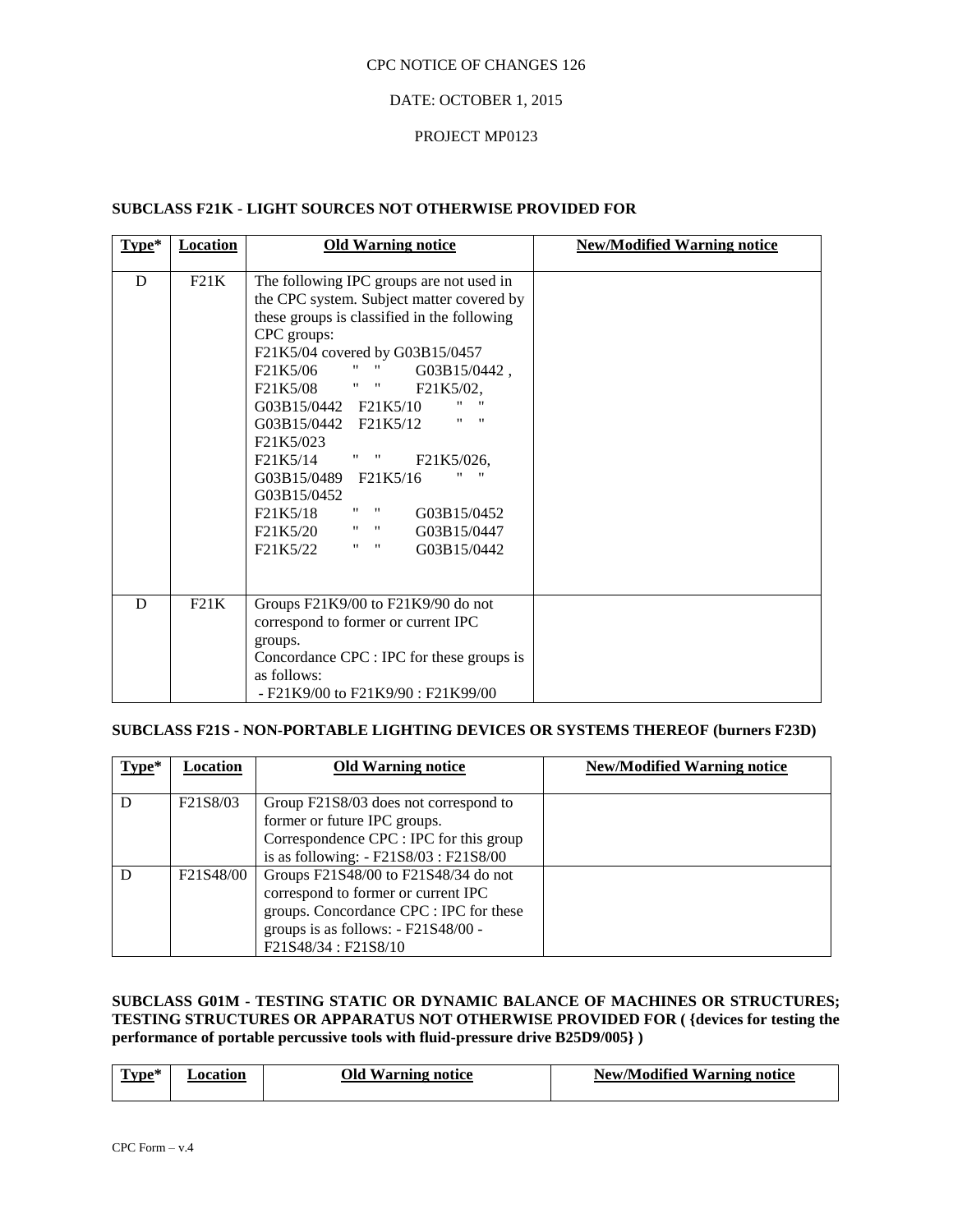### DATE: OCTOBER 1, 2015

### PROJECT MP0123

|  | $G01M11/00$ Groups $G11M11/30 - G11M11/39$ do not |  |
|--|---------------------------------------------------|--|
|  | correspond to former or future IPC groups.        |  |
|  | Concordance CPC : IPC for these groups is         |  |
|  | as follows: - G01M11/30 - G01M11/39 :             |  |
|  | G01M11/00                                         |  |

**SUBCLASS G01V - GEOPHYSICS; GRAVITATIONAL MEASUREMENTS; DETECTING MASSES OR OBJECTS ( detecting or locating foreign bodies for diagnostic, surgical or person-identification purposes A61B; means for indicating the location of accidentally buried, e.g. snow-buried persons A63B29/02 ; investigating or analysing earth materials by determining their chemical or physical properties G01N; measuring electric or magnetic variables in general, other than direction or magnitude of the earth`s field G01R; electronic or nuclear magnetic resonance arrangements G01R33/20 ; radar, sonar or analogous methods in general, detecting masses or objects involving these methods G01S )**

| $Type*$ | Location | <b>Old Warning notice</b>                                                                                                                                    | <b>New/Modified Warning notice</b> |
|---------|----------|--------------------------------------------------------------------------------------------------------------------------------------------------------------|------------------------------------|
|         | G01V1/00 | Group $G01V1/159$ does not correspond to<br>former or current IPC groups.<br>Concordance ECLA:IPC for this group is<br>as follows: $-G01V1/159$ : $G01V1/02$ |                                    |

**SUBCLASS G02F - DEVICES OR ARRANGEMENTS, THE OPTICAL OPERATION OF WHICH IS MODIFIED BY CHANGING THE OPTICAL PROPERTIES OF THE MEDIUM OF THE DEVICES OR ARRANGEMENTS FOR THE CONTROL OF THE INTENSITY, COLOUR, PHASE, POLARISATION OR DIRECTION OF LIGHT, e.g. SWITCHING, GATING, MODULATING OR DEMODULATING; TECHNIQUES OR PROCEDURES FOR THE OPERATION THEREOF; FREQUENCY-CHANGING; NON-LINEAR OPTICS; OPTICAL LOGIC ELEMENTS; OPTICAL ANALOGUE/DIGITAL CONVERTERS ( optical transfer means between sensing member and indicating or recording part in connection with measuring G01D5/26 ; devices in which mathematical operations are carried out with optical elements G06E3/00 , { G06E3/001 } ; electrical signal transmission systems using optical means to convert the input signal G08C19/36 ; information-recording by electric or magnetic means and reproducing by sensing optical properties G11B11/00 ; static stores using optical elements G11C13/04 ; transmission systems employing electromagnetic waves other than radio waves, e.g. light, infra-red radiation, H04B10/00 ; optical multiplex systems H04J14/00 ; pictorial communication, e.g. television H04N )**

| Type* | Location   | <b>Old Warning notice</b>                                                                                                                                                                        | <b>New/Modified Warning notice</b> |
|-------|------------|--------------------------------------------------------------------------------------------------------------------------------------------------------------------------------------------------|------------------------------------|
| ∟D.   | G02F1/1336 | Groups G02F1/1336 - G02F1/133621 dos<br>not correspond to former or current IPC<br>groups. Concordance CPC : IPC for these<br>groups is as follows: $-G02F1/1336 -$<br>G02F1/133621: G02F1/13357 |                                    |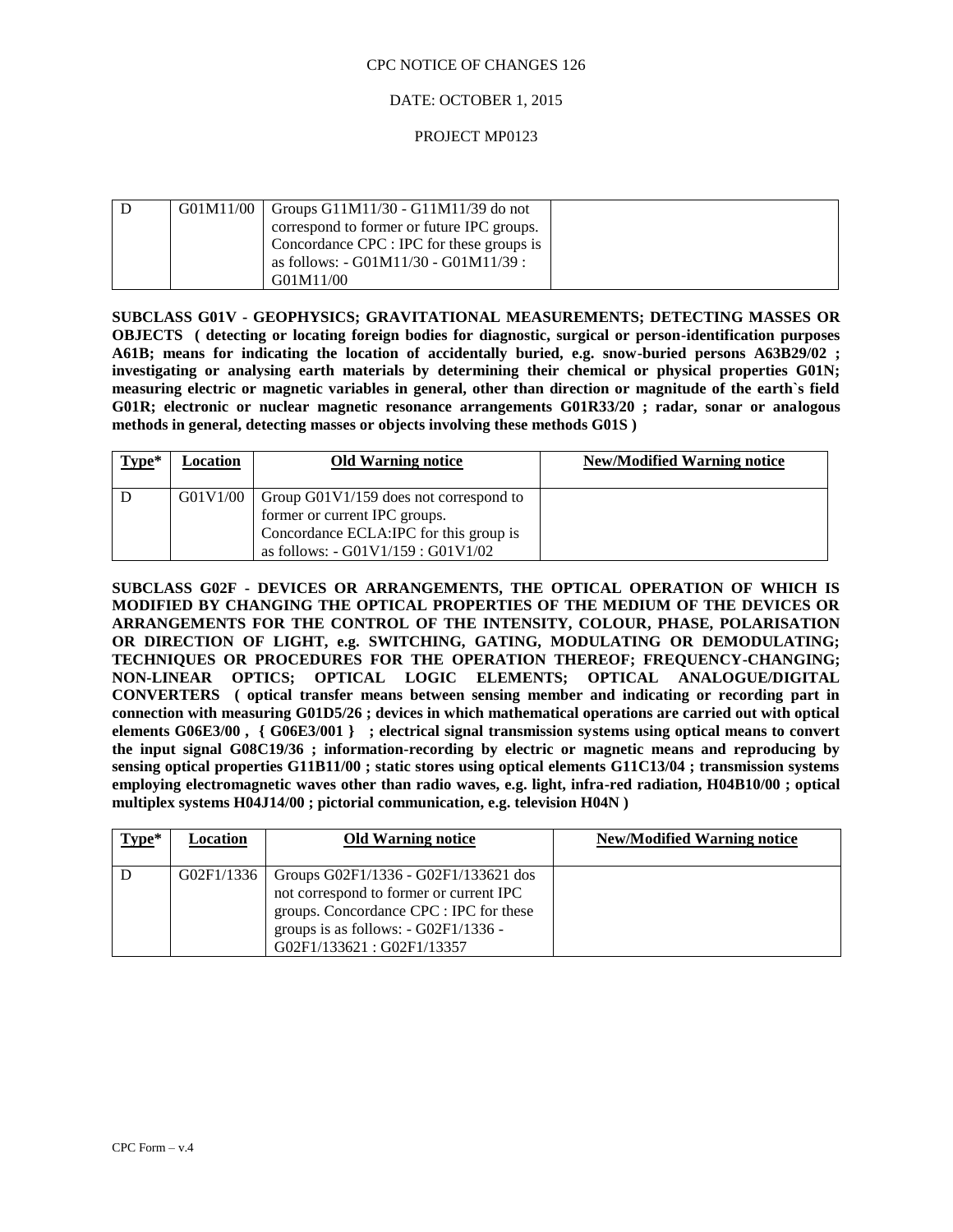#### DATE: OCTOBER 1, 2015

### PROJECT MP0123

**SUBCLASS G08G - TRAFFIC CONTROL SYSTEMS (guiding railway traffic, ensuring the safety of railway traffic B61L; arrangement of road signs or traffic signals E01F9/00; radar or analogous systems, sonar systems, lidar systems specially adapted for traffic control G01S13/91, G01S15/88, G01S17/88; { radar or analogous systems, sonar systems, lidar systems specially adapted for anti-collision purposes G01S13/93, G01S15/93, G01S17/93}){C2010.02}**

| $Type*$ | Location | <b>Old Warning notice</b>               | <b>New/Modified Warning notice</b> |
|---------|----------|-----------------------------------------|------------------------------------|
|         |          |                                         |                                    |
|         | G08G1/00 | Groups $G08G1/18 - G08G1/20$ do not     |                                    |
|         |          | correspond to former or current IPC     |                                    |
|         |          | groups. Concordance CPC : IPC for these |                                    |
|         |          | groups is as follows: - G08G1/20 :      |                                    |
|         |          | $G08G1/123 - G08G1/22 : G08G1/16$       |                                    |

**SUBCLASS G11C - STATIC STORES ( information storage based on relative movement between record carrier and transducer G11B; semiconductor devices for storage H01L, e.g. H01L27/108 to H01L27/115 ; pulse technique in general H03K, e.g. electronic switches H03K17/00 ; { using a static store as a picture recording medium H04N5/907 } )**

| $Type*$ | Location  | <b>Old Warning notice</b>                                                                                                                                                                     | <b>New/Modified Warning notice</b> |
|---------|-----------|-----------------------------------------------------------------------------------------------------------------------------------------------------------------------------------------------|------------------------------------|
|         | G11C29/00 | Groups G11C29/70 to G11C29/886 do not<br>correspond to former or current IPC<br>groups. Concordance CPC : IPC for these<br>groups is the following: $- G11C29/70 -$<br>G11C29/886 : G11C29/00 |                                    |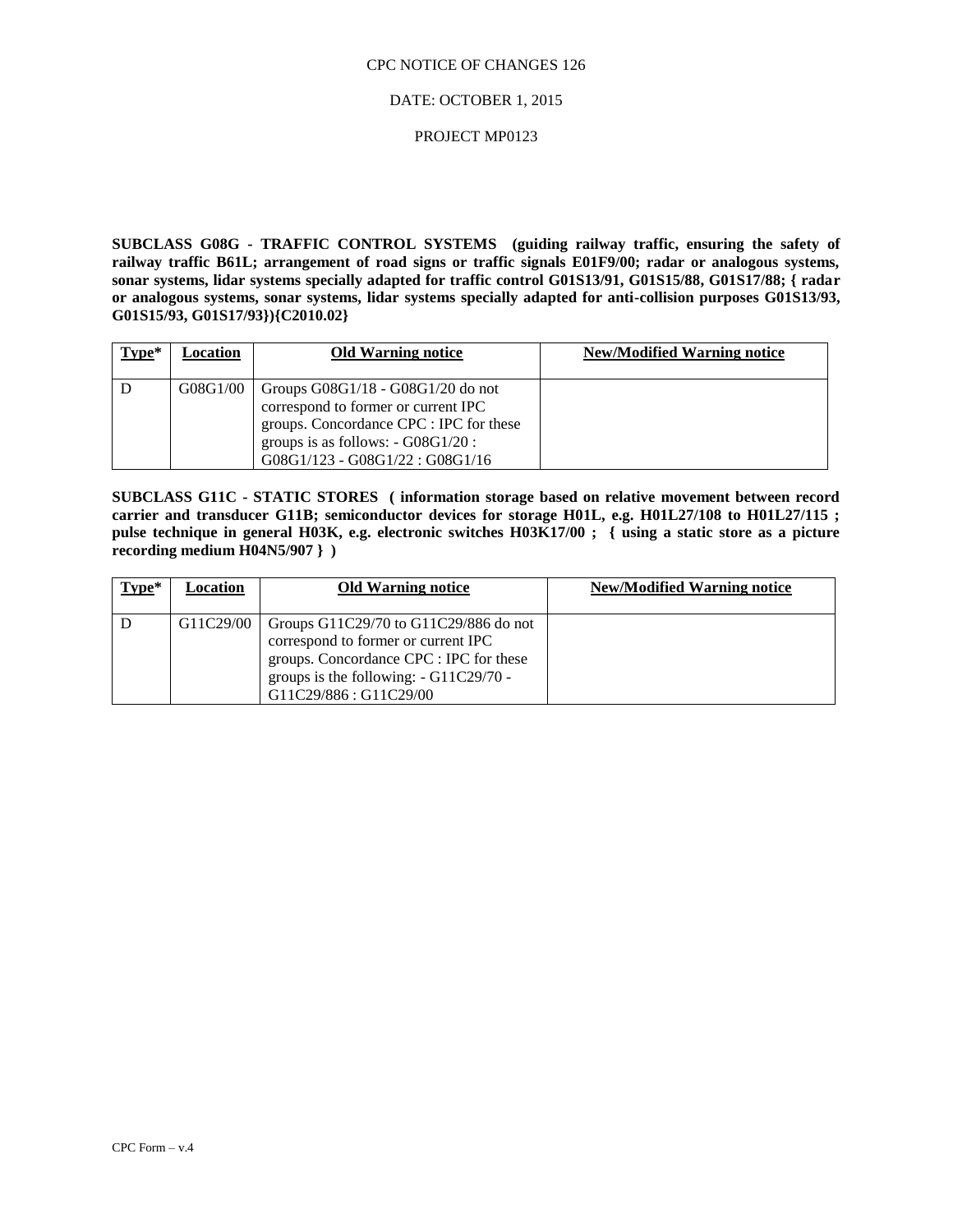### DATE: OCTOBER 1, 2015

#### PROJECT MP0123

# **SUBCLASS H01G - CAPACITORS; CAPACITORS, RECTIFIERS, DETECTORS, SWITCHING DEVICES OR LIGHT-SENSITIVE DEVICES, OF THE ELECTROLYTIC TYPE (selection of specified materials as dielectric H01B3/00; { ceramics C04B})**

| $Type*$ | Location  | <b>Old Warning notice</b>                 | <b>New/Modified Warning notice</b> |
|---------|-----------|-------------------------------------------|------------------------------------|
|         |           |                                           |                                    |
| D       | H01G11/00 | Groups H01G11/00 to 11/86 correspond to   |                                    |
|         |           | IPC 2013.01. Concordance CPC - IPC        |                                    |
|         |           | 2012.01 for these groups is as follows: - |                                    |
|         |           | $H01G11/00$ : $H01G9/155 - H01G11/02$ :   |                                    |
|         |           | $H01G$ 9/28; - $H01G11/04 - H01G11/20$ :  |                                    |
|         |           | H01G9/155; - H01G11/22 - H01G11/50:       |                                    |
|         |           | H01G9/058; - H01G11/52 : H01G9/155; -     |                                    |
|         |           | $H01G11/54 - H01G11/64$ : $H01G9/038$ ; - |                                    |
|         |           | $H01G11/66 - H01G11/76$ : $H01G9/016$ ; - |                                    |
|         |           | $H01G11/78 - H01G11/84 : H01G9/155;$      |                                    |
|         |           | H01G11/86 : H01G9/058                     |                                    |

**SUBCLASS H01L - SEMICONDUCTOR DEVICES; ELECTRIC SOLID STATE DEVICES NOT OTHERWISE PROVIDED FOR ( use of semiconductor devices for measuring G01; resistors in general H01C; magnets, inductors {in general} , transformers H01F; capacitors in general H01G; electrolytic devices H01G9/00 ; batteries, accumulators H01M; waveguides, resonators or lines of the waveguide type H01P; line connectors, current collectors H01R; stimulated emission devices H01S; electromechanical resonators H03H; loudspeakers, microphones, gramophone pick-ups or like acoustic electromechanical transducers H04R; electric light sources in general H05B; printed circuits, hybrid circuits, casings or constructional details of electric apparatus, manufacture of assemblages of electrical components H05K; use of semiconductor devices in circuits having a particular application, see the subclass for the application )**

| $Type*$ | Location | <b>Old Warning Notice</b>                                                                                                                   | <b>New/Modified Warning Notice</b> |
|---------|----------|---------------------------------------------------------------------------------------------------------------------------------------------|------------------------------------|
| M       | H01L     | The following IPC groups are not<br>used in the CPC scheme. Subject<br>matter covered by these groups is<br>classified in the following CPC |                                    |
|         |          | groups<br>H01L21/301 covered by<br>H01L21/30                                                                                                |                                    |
|         |          | H01L21/328 covered by<br>H01L29/66075 H01L21/329<br>covered by H01L29/66083                                                                 |                                    |
|         |          | H01L21/33 covered by<br>H01L29/66227 H01L21/331<br>covered by H01L29/66234                                                                  |                                    |
|         |          | H01L21/332 covered by<br>H01L29/66363 H01L21/334<br>covered by H01L29/66075                                                                 |                                    |
|         |          | H01L21/335 covered by<br>H01L29/66409 H01L21/336<br>covered by H01L29/66477                                                                 |                                    |
|         |          | H01L21/337 covered by<br>H01L29/66893 H01L21/338<br>covered by H01L29/66848                                                                 |                                    |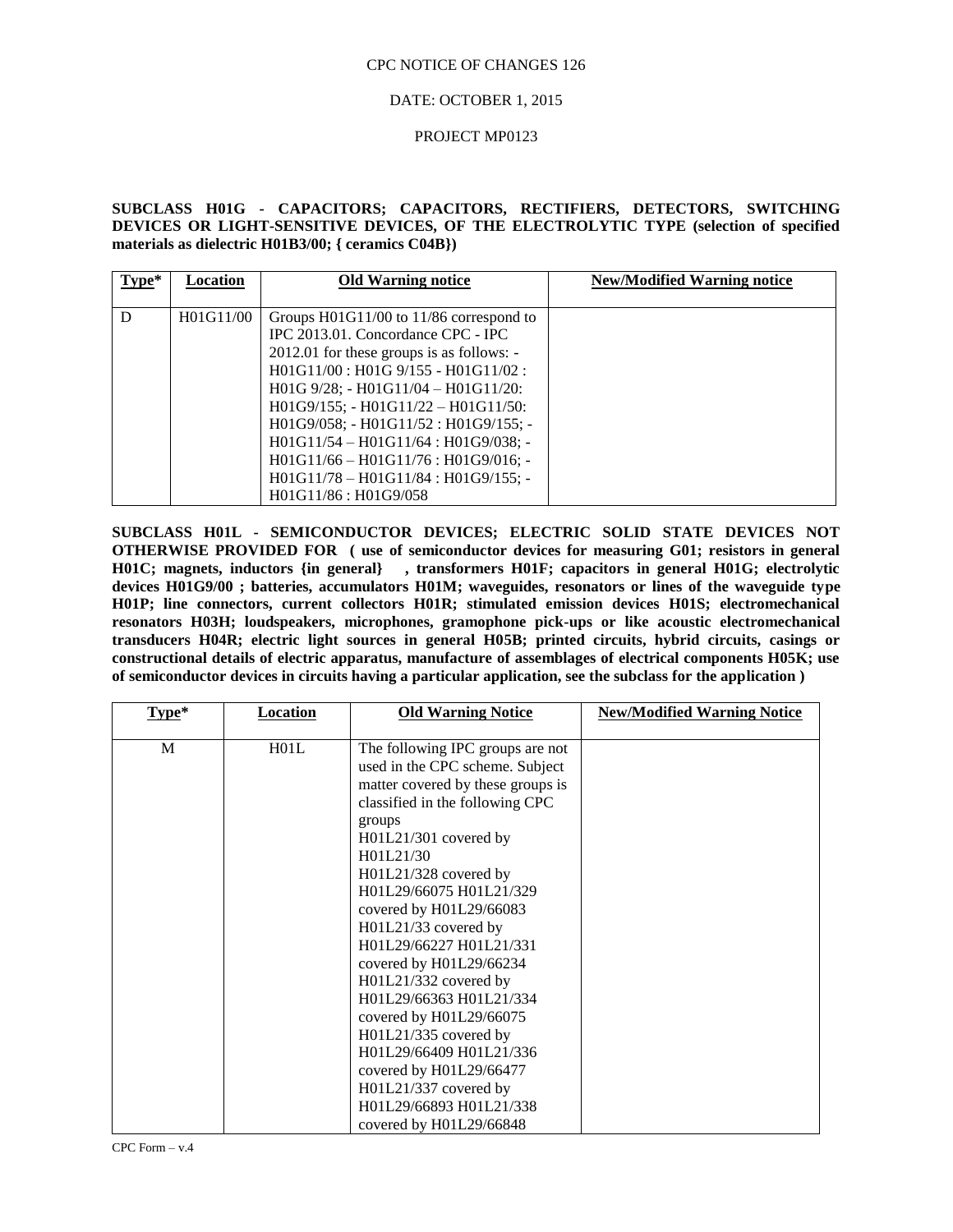# DATE: OCTOBER 1, 2015

# PROJECT MP0123

| Type* | <b>Location</b> | <b>Old Warning Notice</b>                                                                                                                                                                                                                                                                                                                                                                                                                                                                                                                                                                                                                                                                                                                                    | <b>New/Modified Warning Notice</b> |
|-------|-----------------|--------------------------------------------------------------------------------------------------------------------------------------------------------------------------------------------------------------------------------------------------------------------------------------------------------------------------------------------------------------------------------------------------------------------------------------------------------------------------------------------------------------------------------------------------------------------------------------------------------------------------------------------------------------------------------------------------------------------------------------------------------------|------------------------------------|
|       |                 | H01L21/339 covered by<br>H01L29/66946 H01L21/58<br>covered by H01L24/80<br>H01L21/8239 covered by<br>H01L27/1052 H01L21/60<br>covered by H01L24/80<br>H01L21/66 covered by<br>H01L22/34 H01L21/603 covered<br>by H01L24/80<br>H01L21/607 covered by<br>H01L24/80<br>H01L21/8242 covered by<br>H01L27/10844<br>H01L21/8244 covered by<br>H01L27/11 H01L21/8246<br>covered by H01L27/112<br>H01L21/8247 covered by<br>H01L27/11517 H01L21/98<br>covered by H01L25/50<br>H01L29/38 covered by<br>H01L29/04 to H01L29/365<br>H01L29/96 covered by<br>H01L29/68 to H01L29/945<br>H01L51/30 covered by<br>H01L51/0032<br>H01L51/40 covered by<br>H01L51/0001<br>H01L51/46 covered by<br>H01L51/0032<br>H01L51/48 covered by<br>H01L51/0001<br>H01L51/54 covered by |                                    |
| D     | H01L            | H01L51/0032<br>Groups H01L23/562 to<br>H01L23/576 do not correspond to<br>former or current IPC groups.<br>Concordance CPC : IPC for these<br>groups is as follows: -<br>H01L23/562 - H01L23/564:<br>H01L23/00 - H01L23/57:<br>H01L23/58                                                                                                                                                                                                                                                                                                                                                                                                                                                                                                                     |                                    |
| D     | H01L            | Groups H01L22/00 to H01L22/34<br>do not correspond to a former or<br>current IPC group. Concordance<br>CPC : IPC for these groups is as<br>follows: - H01L22/00 -<br>H01L22/34: H01L21/66                                                                                                                                                                                                                                                                                                                                                                                                                                                                                                                                                                    |                                    |
| D     | H01L            | Groups H01L24/00 to H01L24/98<br>do not correspond to former or<br>current IPC groups. Concordance                                                                                                                                                                                                                                                                                                                                                                                                                                                                                                                                                                                                                                                           |                                    |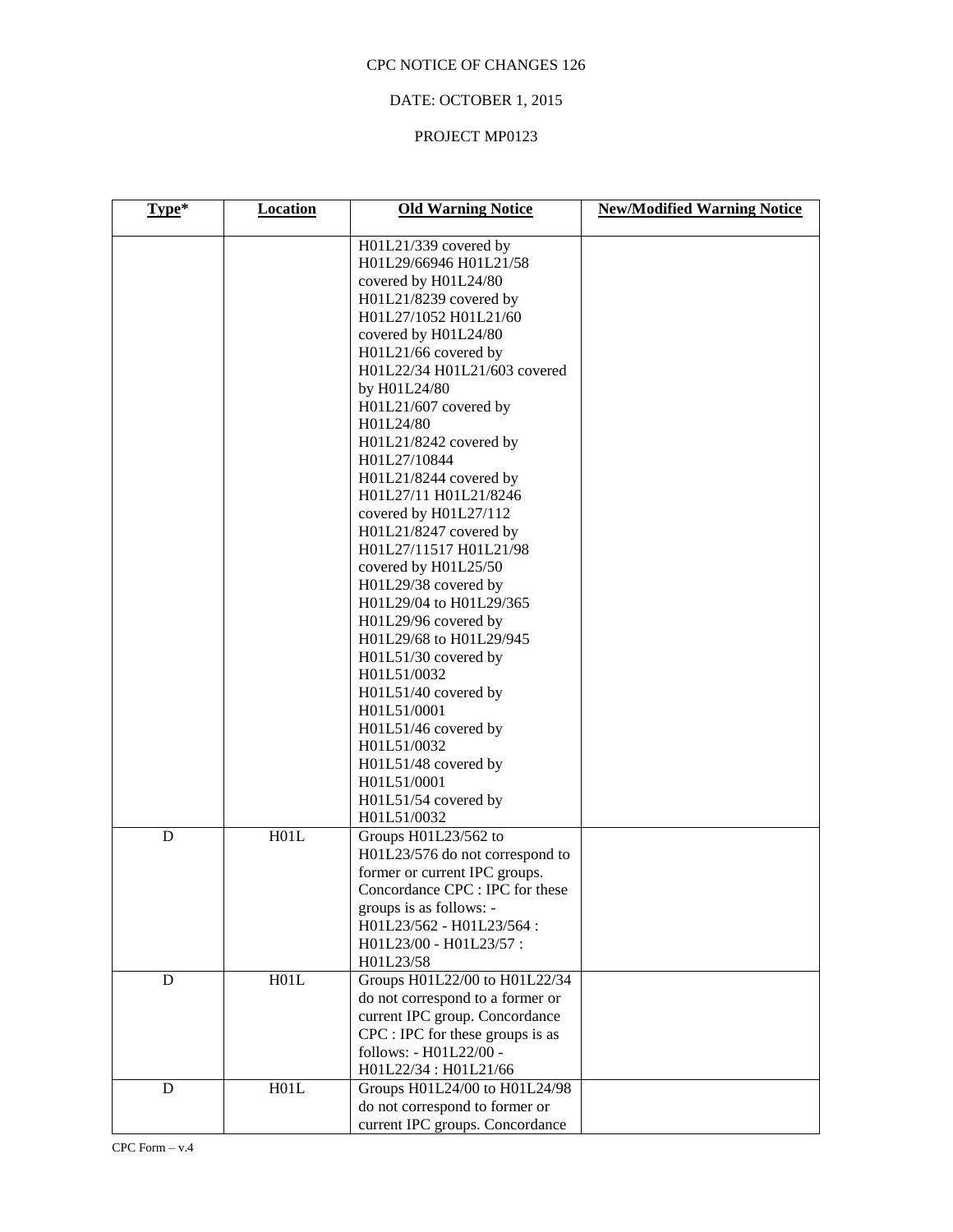# DATE: OCTOBER 1, 2015

# PROJECT MP0123

| Type*       | <b>Location</b> | <b>Old Warning Notice</b>                                                                                                                                                                                                                                                                                                                                                                    | <b>New/Modified Warning Notice</b>                                                                                                                                                                                            |
|-------------|-----------------|----------------------------------------------------------------------------------------------------------------------------------------------------------------------------------------------------------------------------------------------------------------------------------------------------------------------------------------------------------------------------------------------|-------------------------------------------------------------------------------------------------------------------------------------------------------------------------------------------------------------------------------|
|             |                 | CPC : IPC for these groups is as<br>follows: - H01L24/00 -<br>H01L24/98: H01L23/00                                                                                                                                                                                                                                                                                                           |                                                                                                                                                                                                                               |
| D           | H01L            | Group H01L25/50 does not<br>correspond to a former or current<br>IPC group. Concordance CPC :<br>IPC for this group is as follows: -<br>H01L25/50: H01L21/98                                                                                                                                                                                                                                 |                                                                                                                                                                                                                               |
| $\mathbf D$ | H01L            | Groups H01L28/00 - H01L28/92<br>do not correspond to former or<br>current IPC groups. Concordance<br>CPC : IPC for these groups is as<br>follows: - H01L28/00 -<br>H01L28/92: H01L49/02                                                                                                                                                                                                      |                                                                                                                                                                                                                               |
| D           | H01L41/00       | 1. Groups H01L41/22 -<br>H01L41/47 correspond to<br>IPC2013.01. Concordance CPC :<br>IPC for these groups is as<br>follows: - H01L41/22 -<br>H01L41/37: H01L41/22 -<br>H01L41/39 - H01L41/43:<br>H01L41/24 - H01L41/45 :<br>H01L41/26 - H01L41/47 :<br>H01L41/22 2. Pending<br>reorganisation, the groups<br>H01L41/23 to H01L41/47 are not<br>complete; see provisionally also<br>H01L41/22 | Groups H01L41/23-H01L41/47 are<br>incomplete pending reclassification<br>of documents from group<br>H01L41/22. Groups H01L41/23-<br>H01L41/47 and H01L41/22 should<br>be considered in order to perform a<br>complete search. |
| D           | H01L45/00       | Groups H01L45/04 - H01L45/16<br>do not correspond to former or<br>current IPC groups. IPC<br>concordance of said groups is -<br>H01L45/04 - H01L45/16:<br>H01L45/00. Groups H01L45/06<br>to H01L45/1691 are not complete<br>pending reclassification; see<br>provisionally also group<br>H01L45/04                                                                                           |                                                                                                                                                                                                                               |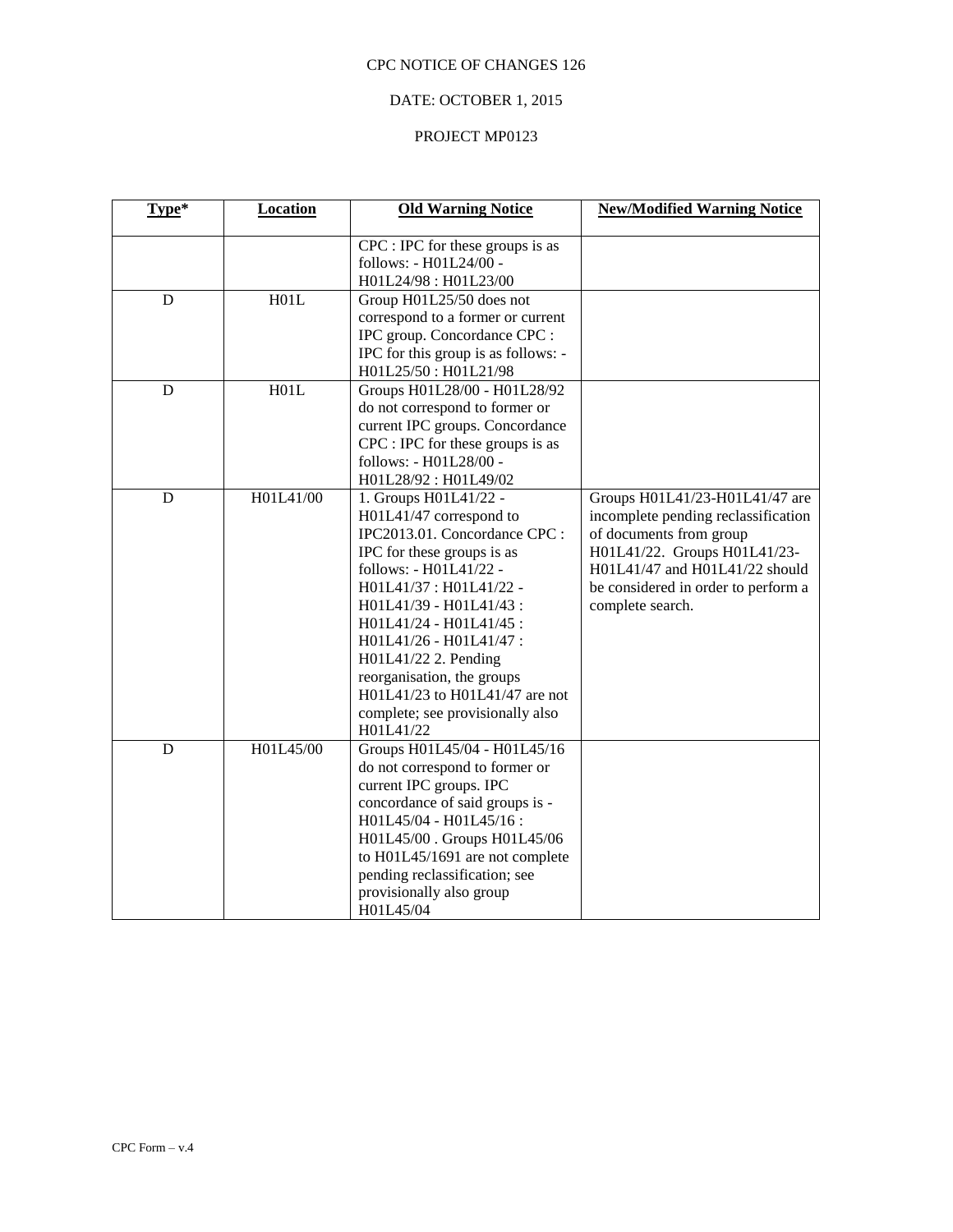#### DATE: OCTOBER 1, 2015

#### PROJECT MP0123

**SUBCLASS H02G - INSTALLATION OF ELECTRIC CABLES OR LINES, OR OF COMBINED OPTICAL AND ELECTRIC CABLES OR LINES (distribution points incorporating switches H02B; guiding telephone cords H04M1/15 ; cable ducts or mountings for telephone or telegraph exchange installations H04Q1/06)**

| $Type*$ | Location  | <b>Old Warning notice</b>                                                                                                                                                                   | <b>New/Modified Warning notice</b> |
|---------|-----------|---------------------------------------------------------------------------------------------------------------------------------------------------------------------------------------------|------------------------------------|
| D       | H02G13/00 | Groups $H02G13/20$ to $H02G13/80$ do not<br>correspond to former or current IPC<br>groups. Concordance CPC : IPC for these<br>groups is as follows: $- H02G13/20 -$<br>H02G13/80: H02G13/00 |                                    |

**SUBCLASS H03H - IMPEDANCE NETWORKS, e.g. RESONANT CIRCUITS; RESONATORS (measuring, testing G01R; arrangements for producing a reverberation or echo sound G10K15/08; impedance networks or resonators consisting of distributed impedances, e.g. of the waveguide type, H01P; control of amplification, e.g. bandwidth control of amplifiers, H03G; tuning resonant circuits, e.g. tuning coupled resonant circuits, H03J; networks for modifying the frequency characteristics of communication systems H04B)**

| Type* | Location | <b>Old Warning notice</b>                          | New/Modified Warning notice |
|-------|----------|----------------------------------------------------|-----------------------------|
|       |          | H03H11/00   Group H03H11/11 does not correspond to |                             |
|       |          | former or current IPC groups.                      |                             |
|       |          | Concordance CPC : IPC for these groups is          |                             |
|       |          | as follows: - H03H11/11 - H03H11/04                |                             |

**SUBCLASS H04B - TRANSMISSION ( transmission systems for measured values, control or similar signals G08C; coding, decoding, code conversion, in general H03M; broadcast communication H04H; multiplex systems H04J; secret communication H04K; transmission of digital information H04L )**

| $Type*$ | <b>Location</b> | <b>Old Warning notice</b>                | <b>New/Modified Warning notice</b> |
|---------|-----------------|------------------------------------------|------------------------------------|
| D       | H04B10/00       | Group H04B10/2572 does not correspond    |                                    |
|         |                 | to former or current IPC groups.         |                                    |
|         |                 | Concordance CPC:IPC for this group is as |                                    |
|         |                 | follows: $- H04B10/2572$ : $H04B10/2507$ |                                    |

#### **SUBCLASS H04K - SECRET COMMUNICATION; JAMMING OF COMMUNICATION**

| $Type*$ | Location | <b>Old Warning notice</b>                                                                                                                                                                | <b>New/Modified Warning notice</b> |
|---------|----------|------------------------------------------------------------------------------------------------------------------------------------------------------------------------------------------|------------------------------------|
| D       | H04K3/00 | Groups $H04K3/00 - H04K3/94$ do not<br>correspond to former or current IPC<br>groups. Concordance CPC : IPC for these<br>groups is as follows: $- H04K3/00 -$<br>$H04K3/94$ : $H04K3/00$ |                                    |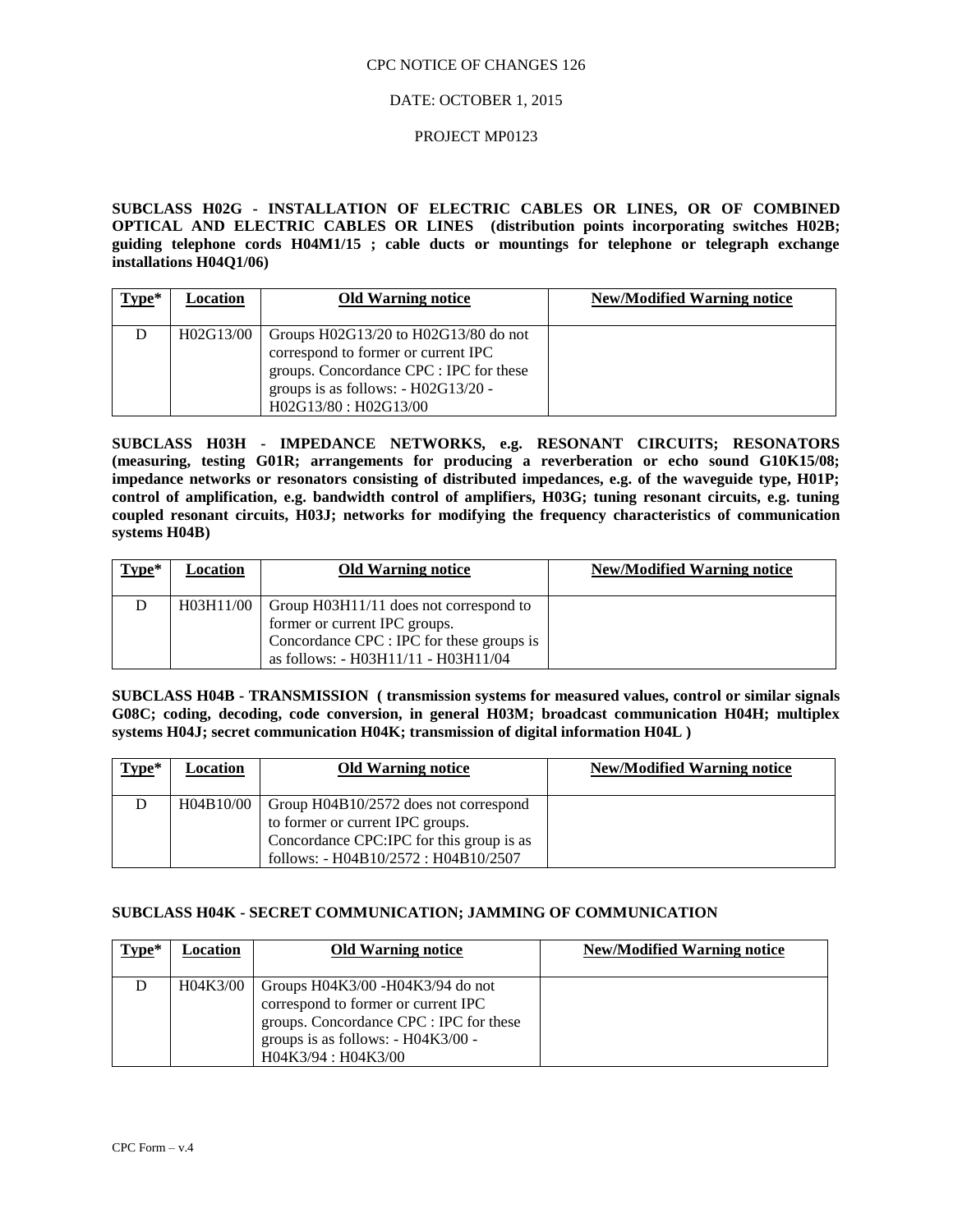### DATE: OCTOBER 1, 2015

#### PROJECT MP0123

**SUBCLASS H04L - TRANSMISSION OF DIGITAL INFORMATION, e.g. TELEGRAPHIC COMMUNICATION (typewriters B41J; order telegraphs, fire or police telegraphs G08B; visual telegraphy G08B, G08C; teleautographic systems G08C; ciphering or deciphering apparatus per se G09C; coding, decoding or code conversion, in general H03M; arrangements common to telegraphic and telephonic communication H04M; selecting H04Q)**

| Type*       | Location  | <b>Old Warning Notice</b>                                                                                                                                                                    | <b>New/Modified Warning Notice</b> |
|-------------|-----------|----------------------------------------------------------------------------------------------------------------------------------------------------------------------------------------------|------------------------------------|
| D           | H04L41/00 | Groups H04L41/00 -<br>H04L41/5096 do not correspond<br>to former or current IPC groups.<br>Concordance CPC : IPC for these<br>groups is as follows:- H04L41/00<br>- H04L41/5096 : H04L12/24  |                                    |
| $\mathbf D$ | H04L43/00 | Groups H04L43/00 - H04L43/50<br>do not correspond to former or<br>current IPC groups. Concordance<br>CPC : IPC for these groups is as<br>follows:- H04L43/00 -<br>H04L43/50: H04L12/26       |                                    |
| $\mathbf D$ | H04L45/00 | Groups H04L45/00 - H04L45/74<br>do not correspond to former or<br>current IPC groups. Concordance<br>CPC : IPC for this groups is as<br>follows: - H04L45/00 -<br>H04L45/74: H04L12/56       |                                    |
| D           | H04L47/00 | Groups H04L47/00 - H04L47/829<br>do not correspond to former or<br>current IPC groups.<br>Concordance CPC : IPC for this<br>groups is as follows:<br>- H04L47/00 - H04L47/829 :<br>H04L12/56 |                                    |
| $\mathbf D$ | H04L49/00 | Groups H04L49/00 -<br>H04L49/9057 do not correspond<br>to former or current IPC groups.<br>Concordance CPC : IPC for these<br>groups is as follows: - H04L49/00<br>- H04L49/9057: H04L12/56  |                                    |
| D           | H04L51/00 | Groups H04L51/00 - H04L51/38<br>do not correspond to former or<br>current IPC groups.<br>Concordance CPC : IPC for these<br>groups is as follows:<br>- H04L51/00 - H04L51/38:<br>H04L12/58   |                                    |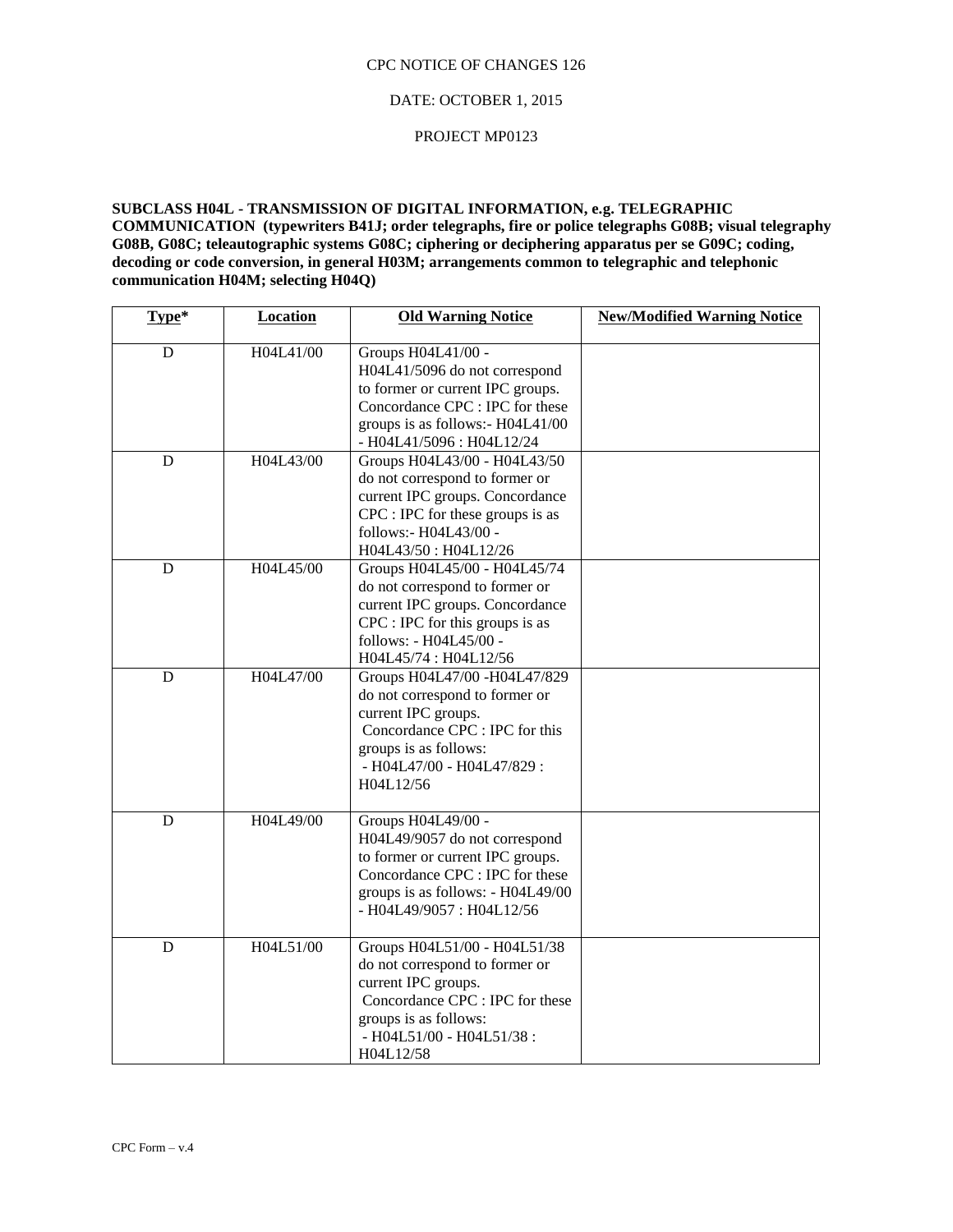### DATE: OCTOBER 1, 2015

### PROJECT MP0123

|           | H04L61/00 - H04L61/6095:     |                                                                                                                                                                                                                                                                                                                                                                                                                                                                                                                                                                                                                                                                                                                                                                                                                                                                                                                        |
|-----------|------------------------------|------------------------------------------------------------------------------------------------------------------------------------------------------------------------------------------------------------------------------------------------------------------------------------------------------------------------------------------------------------------------------------------------------------------------------------------------------------------------------------------------------------------------------------------------------------------------------------------------------------------------------------------------------------------------------------------------------------------------------------------------------------------------------------------------------------------------------------------------------------------------------------------------------------------------|
|           | H04L61/6095 - H04L61/6095:   |                                                                                                                                                                                                                                                                                                                                                                                                                                                                                                                                                                                                                                                                                                                                                                                                                                                                                                                        |
|           | H04L29/12                    |                                                                                                                                                                                                                                                                                                                                                                                                                                                                                                                                                                                                                                                                                                                                                                                                                                                                                                                        |
| H04L63/00 | [N: WARNING Groups           |                                                                                                                                                                                                                                                                                                                                                                                                                                                                                                                                                                                                                                                                                                                                                                                                                                                                                                                        |
|           | H04L63/00 - H04L63/20 do     |                                                                                                                                                                                                                                                                                                                                                                                                                                                                                                                                                                                                                                                                                                                                                                                                                                                                                                                        |
|           | not correspond to former or  |                                                                                                                                                                                                                                                                                                                                                                                                                                                                                                                                                                                                                                                                                                                                                                                                                                                                                                                        |
|           |                              |                                                                                                                                                                                                                                                                                                                                                                                                                                                                                                                                                                                                                                                                                                                                                                                                                                                                                                                        |
|           |                              |                                                                                                                                                                                                                                                                                                                                                                                                                                                                                                                                                                                                                                                                                                                                                                                                                                                                                                                        |
|           | follows: - H04L63/00 -       |                                                                                                                                                                                                                                                                                                                                                                                                                                                                                                                                                                                                                                                                                                                                                                                                                                                                                                                        |
|           |                              |                                                                                                                                                                                                                                                                                                                                                                                                                                                                                                                                                                                                                                                                                                                                                                                                                                                                                                                        |
|           |                              |                                                                                                                                                                                                                                                                                                                                                                                                                                                                                                                                                                                                                                                                                                                                                                                                                                                                                                                        |
|           |                              |                                                                                                                                                                                                                                                                                                                                                                                                                                                                                                                                                                                                                                                                                                                                                                                                                                                                                                                        |
|           |                              |                                                                                                                                                                                                                                                                                                                                                                                                                                                                                                                                                                                                                                                                                                                                                                                                                                                                                                                        |
|           |                              |                                                                                                                                                                                                                                                                                                                                                                                                                                                                                                                                                                                                                                                                                                                                                                                                                                                                                                                        |
|           |                              |                                                                                                                                                                                                                                                                                                                                                                                                                                                                                                                                                                                                                                                                                                                                                                                                                                                                                                                        |
|           |                              |                                                                                                                                                                                                                                                                                                                                                                                                                                                                                                                                                                                                                                                                                                                                                                                                                                                                                                                        |
| H04L67/00 |                              |                                                                                                                                                                                                                                                                                                                                                                                                                                                                                                                                                                                                                                                                                                                                                                                                                                                                                                                        |
|           |                              |                                                                                                                                                                                                                                                                                                                                                                                                                                                                                                                                                                                                                                                                                                                                                                                                                                                                                                                        |
|           |                              |                                                                                                                                                                                                                                                                                                                                                                                                                                                                                                                                                                                                                                                                                                                                                                                                                                                                                                                        |
|           |                              |                                                                                                                                                                                                                                                                                                                                                                                                                                                                                                                                                                                                                                                                                                                                                                                                                                                                                                                        |
|           |                              |                                                                                                                                                                                                                                                                                                                                                                                                                                                                                                                                                                                                                                                                                                                                                                                                                                                                                                                        |
|           |                              |                                                                                                                                                                                                                                                                                                                                                                                                                                                                                                                                                                                                                                                                                                                                                                                                                                                                                                                        |
|           |                              |                                                                                                                                                                                                                                                                                                                                                                                                                                                                                                                                                                                                                                                                                                                                                                                                                                                                                                                        |
|           |                              |                                                                                                                                                                                                                                                                                                                                                                                                                                                                                                                                                                                                                                                                                                                                                                                                                                                                                                                        |
| H04L69/00 | Groups H04L69/00 - H04L69/40 |                                                                                                                                                                                                                                                                                                                                                                                                                                                                                                                                                                                                                                                                                                                                                                                                                                                                                                                        |
|           |                              |                                                                                                                                                                                                                                                                                                                                                                                                                                                                                                                                                                                                                                                                                                                                                                                                                                                                                                                        |
|           |                              |                                                                                                                                                                                                                                                                                                                                                                                                                                                                                                                                                                                                                                                                                                                                                                                                                                                                                                                        |
|           |                              |                                                                                                                                                                                                                                                                                                                                                                                                                                                                                                                                                                                                                                                                                                                                                                                                                                                                                                                        |
|           |                              |                                                                                                                                                                                                                                                                                                                                                                                                                                                                                                                                                                                                                                                                                                                                                                                                                                                                                                                        |
|           |                              |                                                                                                                                                                                                                                                                                                                                                                                                                                                                                                                                                                                                                                                                                                                                                                                                                                                                                                                        |
|           |                              |                                                                                                                                                                                                                                                                                                                                                                                                                                                                                                                                                                                                                                                                                                                                                                                                                                                                                                                        |
|           |                              |                                                                                                                                                                                                                                                                                                                                                                                                                                                                                                                                                                                                                                                                                                                                                                                                                                                                                                                        |
|           |                              |                                                                                                                                                                                                                                                                                                                                                                                                                                                                                                                                                                                                                                                                                                                                                                                                                                                                                                                        |
|           | H04L61/00<br>H04L65/00       | Groups H04L61/00 -<br>H04L61/6095 do not correspond<br>to former or current IPC groups.<br>Concordance CPC : IPC for these<br>groups is as follows:<br>current IPC groups. Concordance<br>CPC : IPC for these groups is as<br>H04L63/20: H04L29/06<br>Groups H04L65/00 - H04L65/80<br>do not correspond to former or<br>current IPC groups. Concordance<br>CPC: IPC for these groups is as<br>follows: - H04L65/00 -<br>H04L65/80: H04L29/06]<br>Groups H04L67/00 - H04L67/42<br>do not correspond to former or<br>current IPC groups. Concordance<br>CPC : IPC for these groups is as<br>follows: - H04L67/00 -<br>H04L67/36: H04L29/08 -<br>H04L67/38 - H04L67/42:<br>H04L29/06]<br>do not correspond to former or<br>current IPC groups. Concordance<br>$CPC$ : IPC for these groups is as<br>follows: - H04L69/00 -<br>H04L69/28 : H04L29/06 -<br>H04L69/30 - H04L69/329:<br>H04L29/08 - H04L69/40:<br>H04L29/14 ] |

**SUBCLASS H04R - LOUDSPEAKERS, MICROPHONES, GRAMOPHONE PICK-UPS OR LIKE ACOUSTIC ELECTROMECHANICAL TRANSDUCERS; DEAF-AID SETS; PUBLIC ADDRESS SYSTEMS ( generating mechanical vibrations in general B06B; transducers for measuring particular variables G01; transducers in clocks G04; producing sounds with frequency not determined by supply frequency G10K; transducers in recording or reproducing heads G11B; transducers in motors H02 )**

| $Type*$ | Location | <b>Old Warning notice</b>                                                                          | <b>New/Modified Warning notice</b> |
|---------|----------|----------------------------------------------------------------------------------------------------|------------------------------------|
|         |          | H04R25/00   Groups H04R25/30 to H04R25/75 do not<br>correspond to former or current IPC<br>groups. |                                    |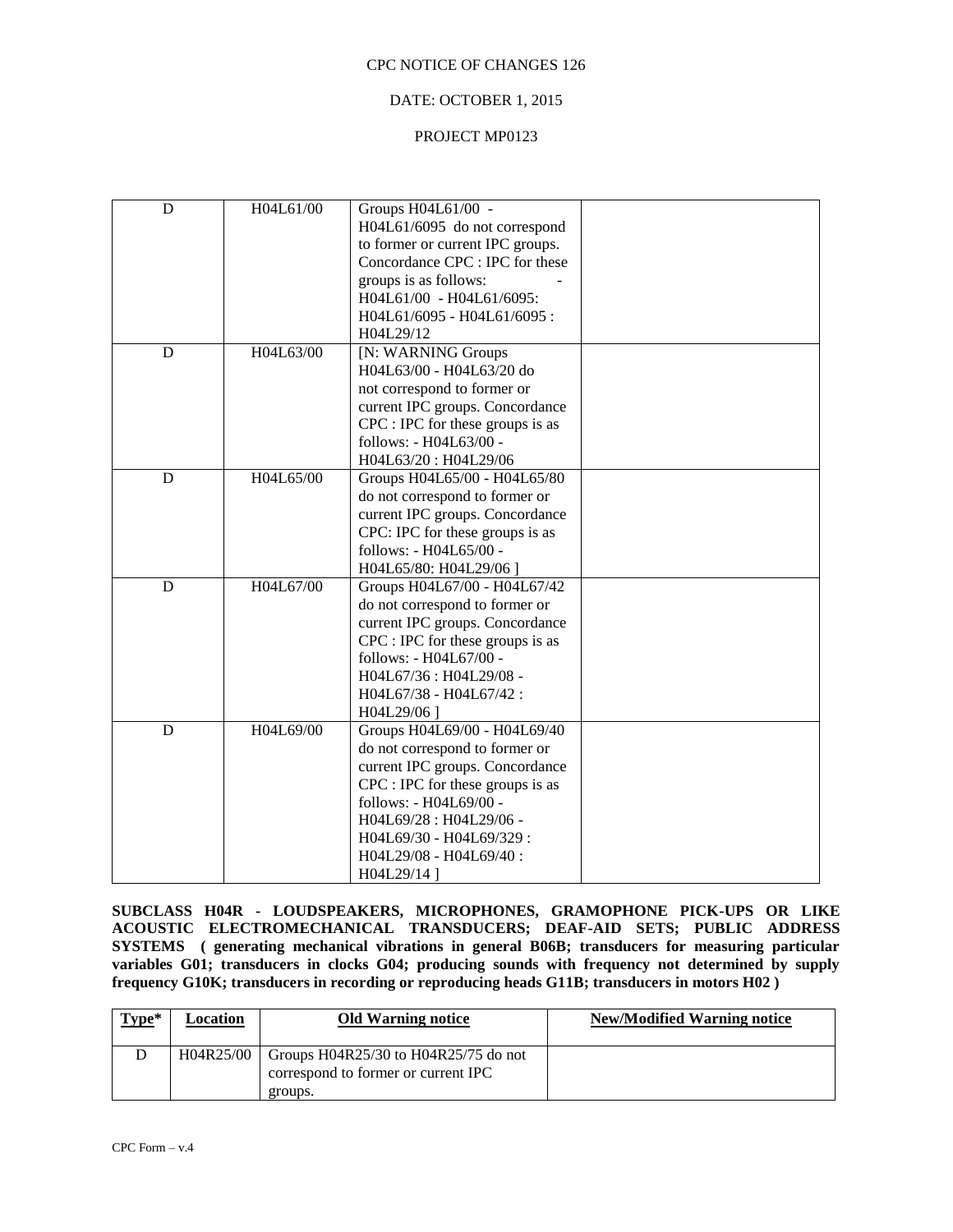### DATE: OCTOBER 1, 2015

### PROJECT MP0123

### **SUBCLASS H04S - STEREOPHONIC SYSTEMS (information storage on discs or tapes G11B; broadcast systems for the distribution of stereophonic information H04H20/88; multiplex systems in general H04J)**

| $Type*$ | Location | <b>Old Warning notice</b>                                                                | <b>New/Modified Warning notice</b> |
|---------|----------|------------------------------------------------------------------------------------------|------------------------------------|
|         | H04S7/00 | Groups $H04S7/30$ to $H04S7/40$ do<br>not correspond to former or current IPC<br>groups. |                                    |

**SUBCLASS H04W - WIRELESS COMMUNICATIONS NETWORKS ( radio transmission systems H04B7/00 ; transmission systems using electromagnetic waves other than radio waves, e.g. light, infrared H04B10/00 ; communication systems using wireless extensions, i.e. wireless links without selective communication, e.g. cordless telephones H04M1/72 ; broadcast communication H04H )**

|  |                                                                                        | <b>New/Modified Warning notice</b> |
|--|----------------------------------------------------------------------------------------|------------------------------------|
|  | $H04W48/00$   Group $H04W48/17$ does not correspond<br>to former or future IPC groups. |                                    |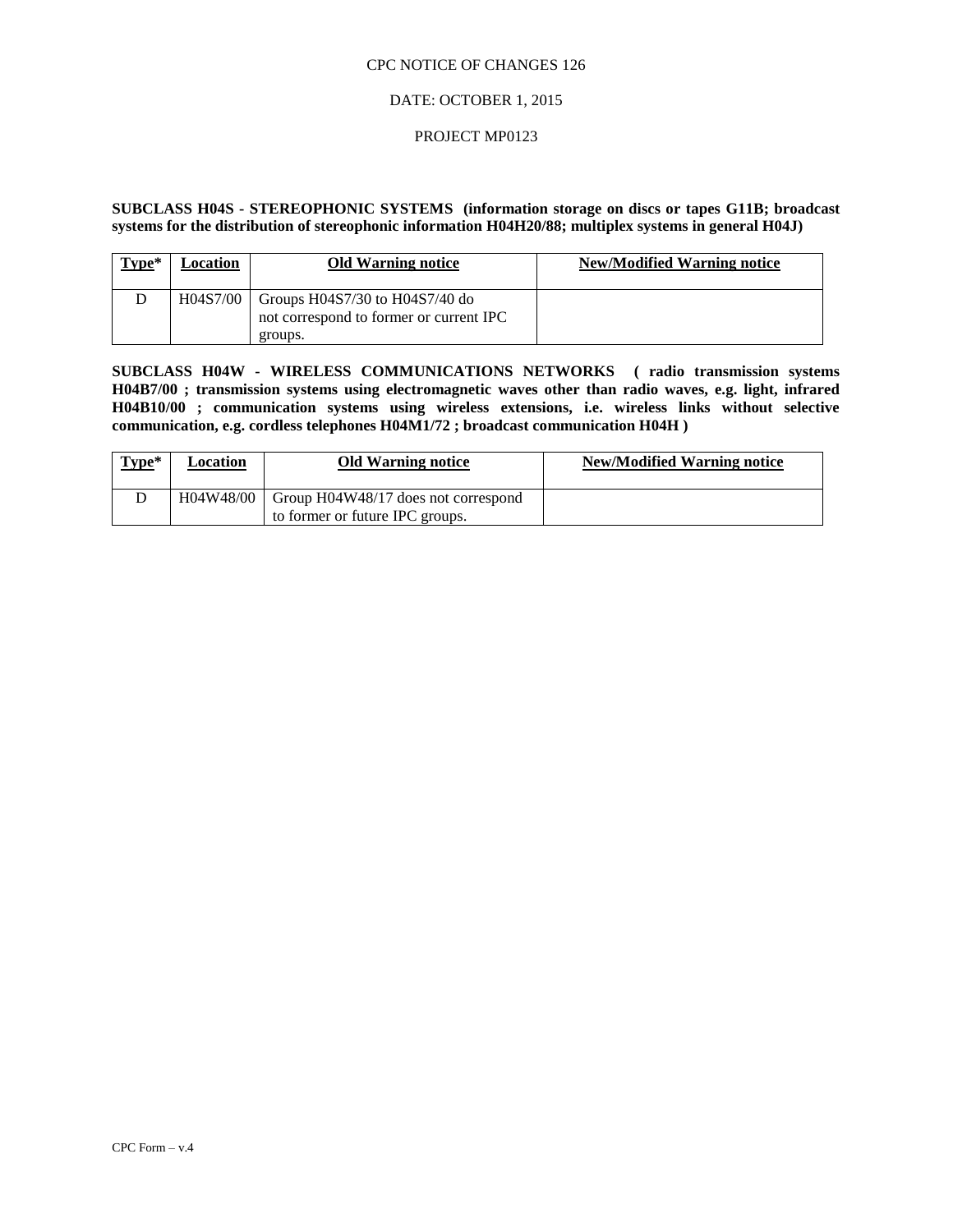### DATE: OCTOBER 1, 2015

### PROJECT MP0123

### C. New, Modified or Deleted Note(s)

### **SUBCLASS G06F - ELECTRICAL DIGITAL DATA PROCESSING (computers in which a part of the computation is effected hydraulically or pneumatically G06D; optically G06E; self-contained input or output peripheral equipment G06K; impedance networks using digital techniques H03H)**

| Type* | Location  | <b>Old Note</b> | <b>New/Modified Note</b>                                                                                                                                                                                             |
|-------|-----------|-----------------|----------------------------------------------------------------------------------------------------------------------------------------------------------------------------------------------------------------------|
| N     | G06F19/00 |                 | This group only covers specific<br>applications related to the fields of<br>healthcare or life sciences, e.g.<br>bioinformatics (G09F19/10),<br>medical informatics (G06F19/30),<br>or chemoinformatics (G06F19/70). |

# **SUBCLASS E05B - LOCKS; ACCESSORIES THEREFOR; HANDCUFFS**

| Type* | Location        | <b>Old Note</b>                                                                                                | <b>New/Modified Note</b> |
|-------|-----------------|----------------------------------------------------------------------------------------------------------------|--------------------------|
| D     | E05B (Subclass) | 1. Operating or controlling of<br>locks for vehicle wings are<br>classified in groups E05B77/00-<br>E05B81/00. |                          |
| D     | E05B (Subclass) | 2. Knobs, handles or press buttons<br>for locks of vehicle wings are<br>classified in E05B79/00-<br>E05B85/00. |                          |

**SUBCLASS H04L - TRANSMISSION OF DIGITAL INFORMATION, e.g. TELEGRAPHIC COMMUNICATION ( typewriters B41J; order telegraphs, fire or police telegraphs G08B; visual telegraphy G08B, G08C; teleautographic systems G08C; ciphering or deciphering apparatus per se G09C; coding, decoding or code conversion, in general H03M; arrangements common to telegraphic and telephonic communication H04M; selecting H04Q )**

| Type* | Location  | <b>Old Note</b>                                                                                                                                                                                                                                                                                 | <b>New/Modified Note</b>                                                                                                                                                                                                                                                                                  |
|-------|-----------|-------------------------------------------------------------------------------------------------------------------------------------------------------------------------------------------------------------------------------------------------------------------------------------------------|-----------------------------------------------------------------------------------------------------------------------------------------------------------------------------------------------------------------------------------------------------------------------------------------------------------|
| N     | H04L65/00 | 1. This group covers:<br>- only communications which<br>fulfill the following two<br>conditions:<br>i. they are based on packet data;<br>ii. there is real-time or pseudo-<br>real-time temporal association<br>between<br>source and destination, or source<br>and network, or destination and | 1. {This group covers:<br>- only communications which<br>fulfill the following two<br>conditions:<br>i. they are based on packet data;<br>ii. there is real-time or pseudo-<br>real-time temporal association<br>between source and destination, or<br>source and network, or destination<br>and network: |
|       |           | network;<br>- provided that the above two                                                                                                                                                                                                                                                       | - provided that the above two<br>conditions are met, this group                                                                                                                                                                                                                                           |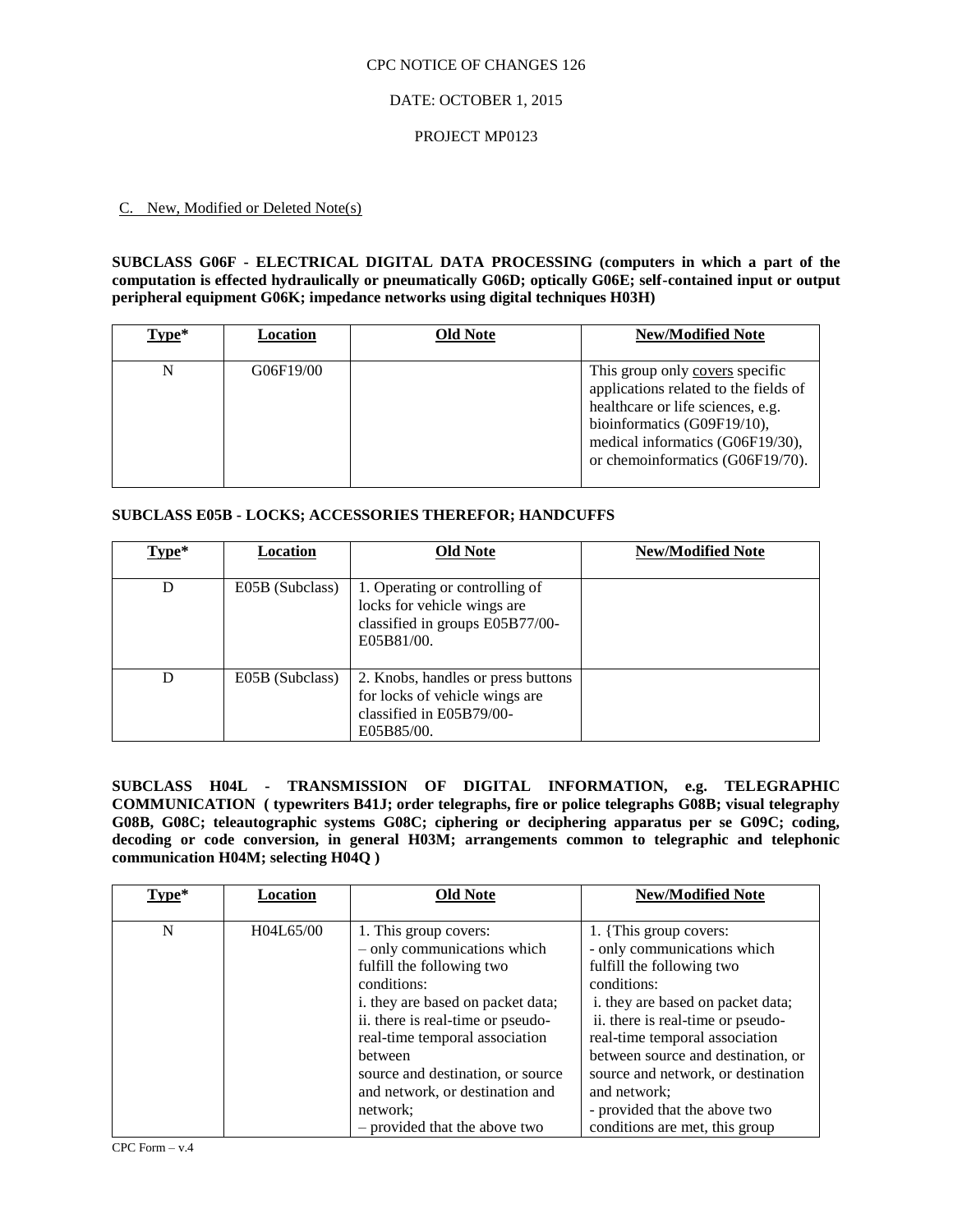# DATE: OCTOBER 1, 2015

# PROJECT MP0123

| Type* | <b>Location</b> | <b>Old Note</b>                                                                                                                                                                                                                                                                                                                                                                                                                                                          | <b>New/Modified Note</b>                                                                                                                                                                                                                                                                                                                                                                                                                                                                                                              |
|-------|-----------------|--------------------------------------------------------------------------------------------------------------------------------------------------------------------------------------------------------------------------------------------------------------------------------------------------------------------------------------------------------------------------------------------------------------------------------------------------------------------------|---------------------------------------------------------------------------------------------------------------------------------------------------------------------------------------------------------------------------------------------------------------------------------------------------------------------------------------------------------------------------------------------------------------------------------------------------------------------------------------------------------------------------------------|
|       |                 | conditions are met, this group<br>covers<br>arrangements relating to<br>a. the transmission of the<br>multimedia data itself,<br>b. the user-to-user, user-to-<br>network, inter-network or intra-<br>network<br>signalling supporting:<br>b1. the establishment of a session<br>for the subsequent<br>transmission of the multimedia<br>data, or<br>b2, the maintenance of the session<br><b>or</b><br>b3. the application services<br>available to the user during the | covers arrangements relating to<br>a. the transmission of the<br>multimedia data itself,<br>b. the user-to-user, user-to-<br>network, inter-network or intra-<br>network signalling supporting:<br>b1. the establishment of a session<br>for the subsequent transmission of<br>the multimedia data, or<br>b2. the maintenance of the session<br><b>or</b><br>b3. the application services<br>available to the user during the<br>session (unless explicitly excluded<br>in certain cases).}<br>2. {This group <u>does not cove</u> r: |
|       |                 | session (unless explicitly<br>excluded in certain cases).<br>2. This group does not cover:<br>- non-real-time multimedia file<br>transfer, which is covered by<br>H04L 67/06<br>- multimedia store or forward<br>messaging as in e-mail, MMS or<br>the like,<br>which is covered by H04L 12/58                                                                                                                                                                           | - non-real-time multimedia file<br>transfer, which is covered by<br>H04L67/06<br>- multimedia store or forward<br>messaging as in e-mail, MMS or<br>the like, which is covered by<br>H04L12/58<br>- analogue video streaming, as in<br>analogue television systems, which<br>is covered by H04N7/00<br>- selective distribution of MPEG<br>elementary or transport streams,<br>containing video and additional                                                                                                                        |
|       |                 | - analogue video streaming, as in<br>analogue television systems,<br>which is<br>covered by H04N 7/00<br>- selective distribution of MPEG<br>elementary or transport streams,<br>containing video and additional<br>data, which is covered by H04N<br>21/00                                                                                                                                                                                                              | data, which is covered by<br>H04N21/00<br>- bit streaming, i.e. not packet-<br>based, as in ISDN which is<br>covered by H04Q11/0428<br>- instant messaging, which is<br>covered by H04L12/581<br>- any other multimodal data<br>communications which do not<br>meet the conditions of being                                                                                                                                                                                                                                           |
|       |                 | - bit streaming, i.e. not packet-<br>based, as in ISDN which is<br>covered by<br>H04Q 11/0428<br>- instant messaging, which is<br>covered by H04L 12/581<br>- any other multimodal data<br>communications which do not<br>meet the<br>conditions of being packet-based<br>and real-time or pseudo-real-time                                                                                                                                                              | packet-based and real-time or<br>pseudo-real-time<br>- flow control in packet switching<br>networks, which is covered by<br>H04L12/569. }<br>3. {In this group the following<br>terms or expressions are used with<br>the meaning indicated:<br>- H.323 means International                                                                                                                                                                                                                                                           |